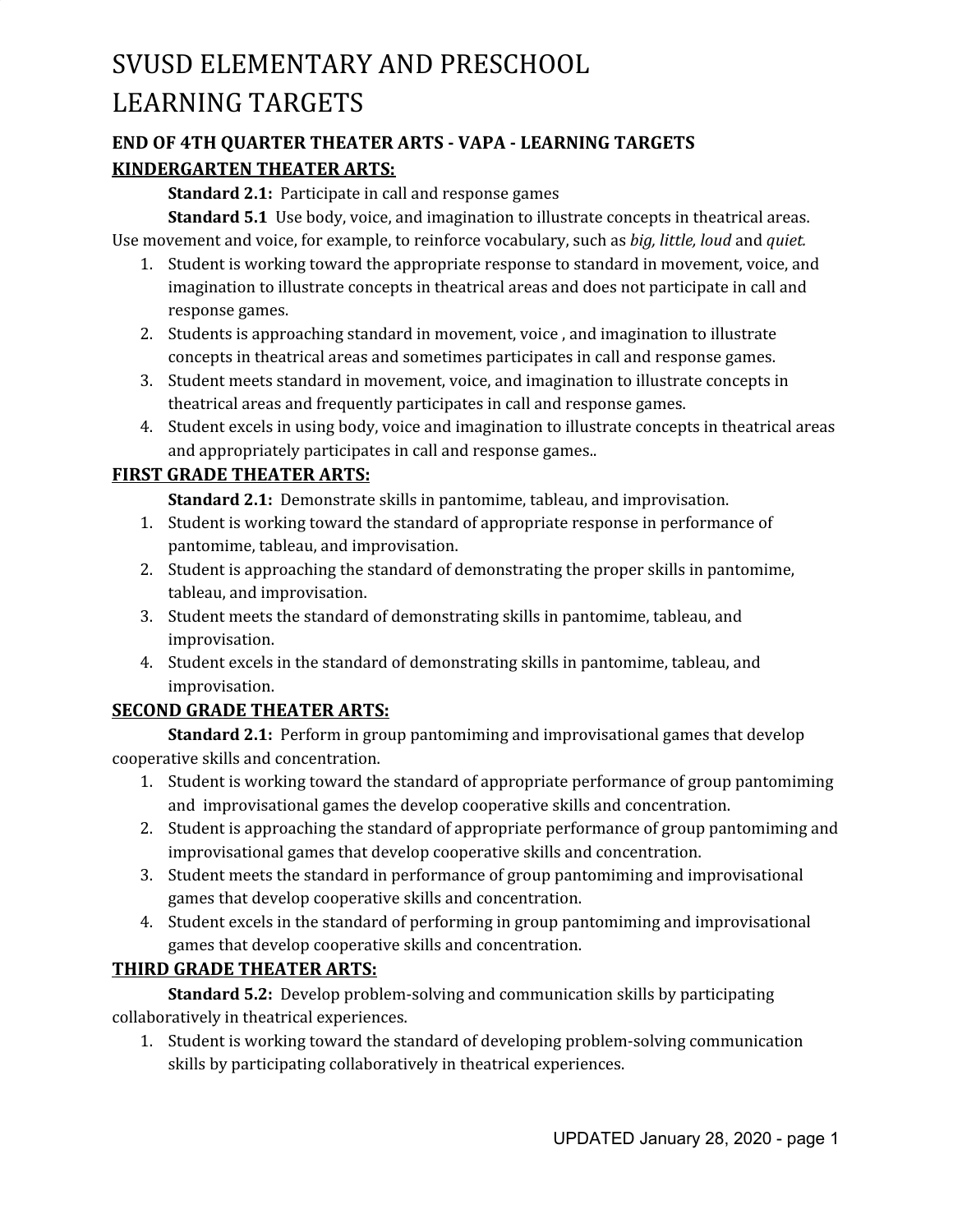- 2. Student is approaching the standard of developing problem-solving communication skills by participating collaboratively in theatrical experiences.
- 3. Student meets the standard of developing problem-solving communication skills by participating collaboratively in theatrical experiences.
- 4. Student excels in the development of problem-solving communication skills by participating collaboratively in theatrical experiences.

### **FOURTH GRADE THEATER ARTS:**

**Standard 5.3:** Exhibit team identity and commitment to purpose when participating in theatrical activities i.e. improvisation, pantomiming, and group theatrical activities.

- 1. Student is working toward the standard of exhibiting team identity and commitment to purpose when participating in theatrical activities i.e. improvisation, pantomiming, and group theatrical activities.
- 2. Student is approaching the standard of exhibiting team identity and commitment to purpose when participating in theatrical activities i.e. improvisation, pantomiming, and group theatrical activities.
- 3. Student meets the standard of exhibiting team identity and commitment to purpose when participating in theatrical activities i.e. improvisation, pantomiming, and group theatrical activities.
- 4. Student excels in the standard of exhibiting team identity and commitment to purpose when participating in theatrical activities i.e. improvisation, pantomiming, and group theatrical activities.

### **FIFTH GRADE THEATER ARTS:**

**Standard 5.1:** Use theatrical skills i.e. pantomime, improvisation, and performance of small scripts to dramatize events and theatrical concepts.

- 1. Student is working toward the standard of using their theatrical skills i.e. pantomime, improvisation, and performance of small scripts to dramatize events and theatrical concepts.
- 2. Student is approaching the standard of using their theatrical skills i.e. pantomime, improvisation, and performance of small scripts to dramatize events and theatrical concepts.
- 3. Student meets the standard of using their theatrical skills i.e. pantomime, improvisation, and performance of small scripts to dramatize events and theatrical concepts.
- 4. Student excels in the standard of using their theatrical skills i.e. pantomime, improvisation, and performance of small scripts to dramatize events and theatrical concepts.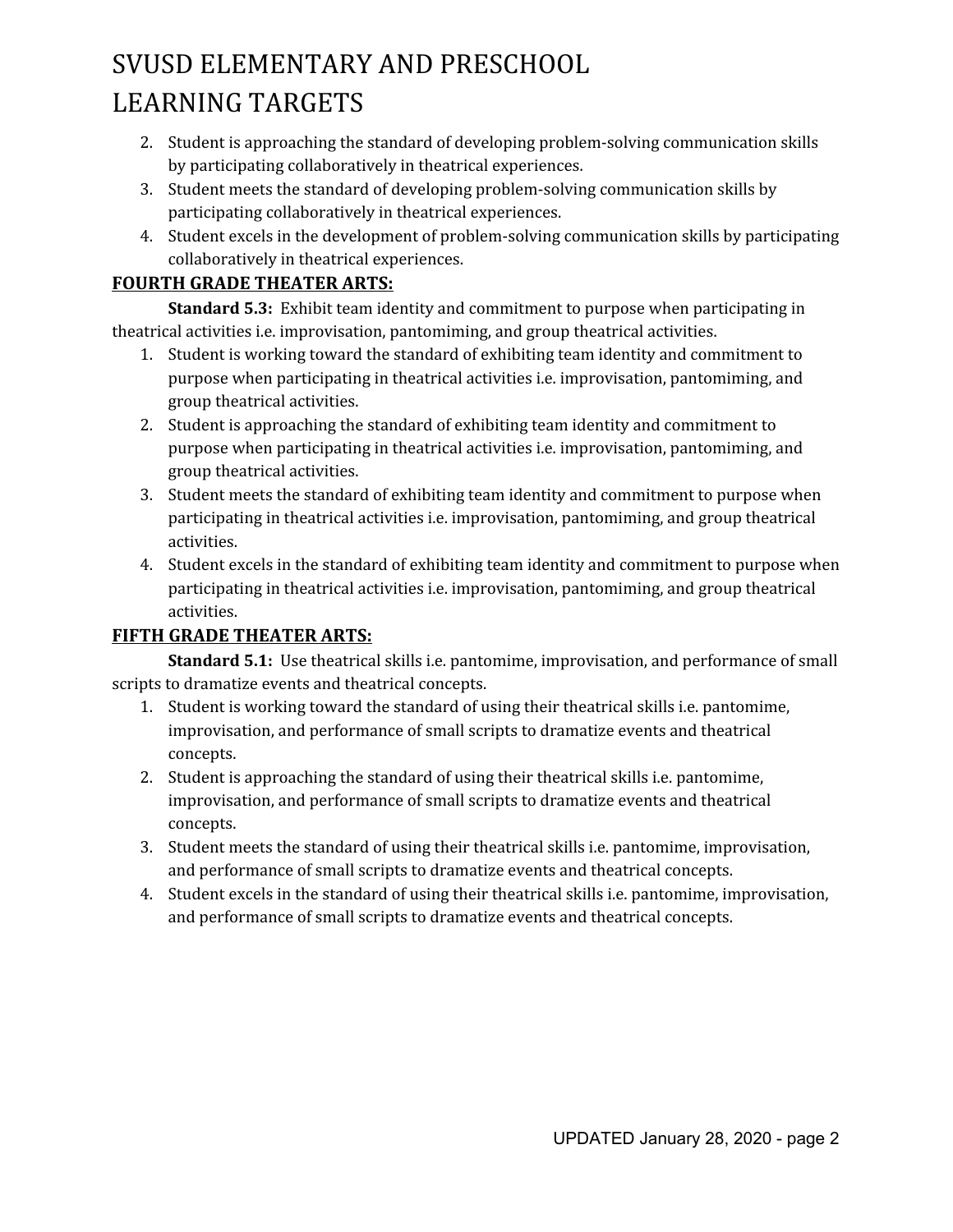## **DIGITAL LITERACY/CIPA COMPLIANCE LEARNING TARGETS END OF 4TH QUARTER**

### **KINDERGARTEN DIGITAL LITERACY:**

● Students will know that they need to ask an adult before using the Internet. *(Kindergarten, K-2 Unit 1, Lesson 1)*

### **FIRST GRADE DIGITAL LITERACY:**

**●** Student will be able to recognize if they should ask an adult they trust before they visit a particular website and avoid sites that are not appropriate for them. *(Common Sense Media K-2, Unit 2, Lesson 1)*

### **SECOND GRADE DIGITAL LITERACY:**

**●** Student will understand how to search online, on a teacher specified search engine, by using the alphabet. *(Common Sense Media K-2, Unit 1, Lesson 2)*

### **THIRD GRADE DIGITAL LITERACY:**

**●** Student will be able to determine which keywords to use for the best search results. *(Common Sense Media 3-5, Unit 1, Lesson 4)*

### **FOURTH GRADE DIGITAL LITERACY:**

**●** Student will be able to define plagiarism, understand the consequences and explain how to give credit as a sign of respect for other's work. *(Common Sense Media 3-5, Unit 1, Lesson 5)*

### **FIFTH GRADE DIGITAL LITERACY:**

**●** Student will have the ability to distinguish between personal information, which is safe to share online, and private information which is unsafe to share. *(Common Sense Media 3-5, Unit 1 Lesson 2)*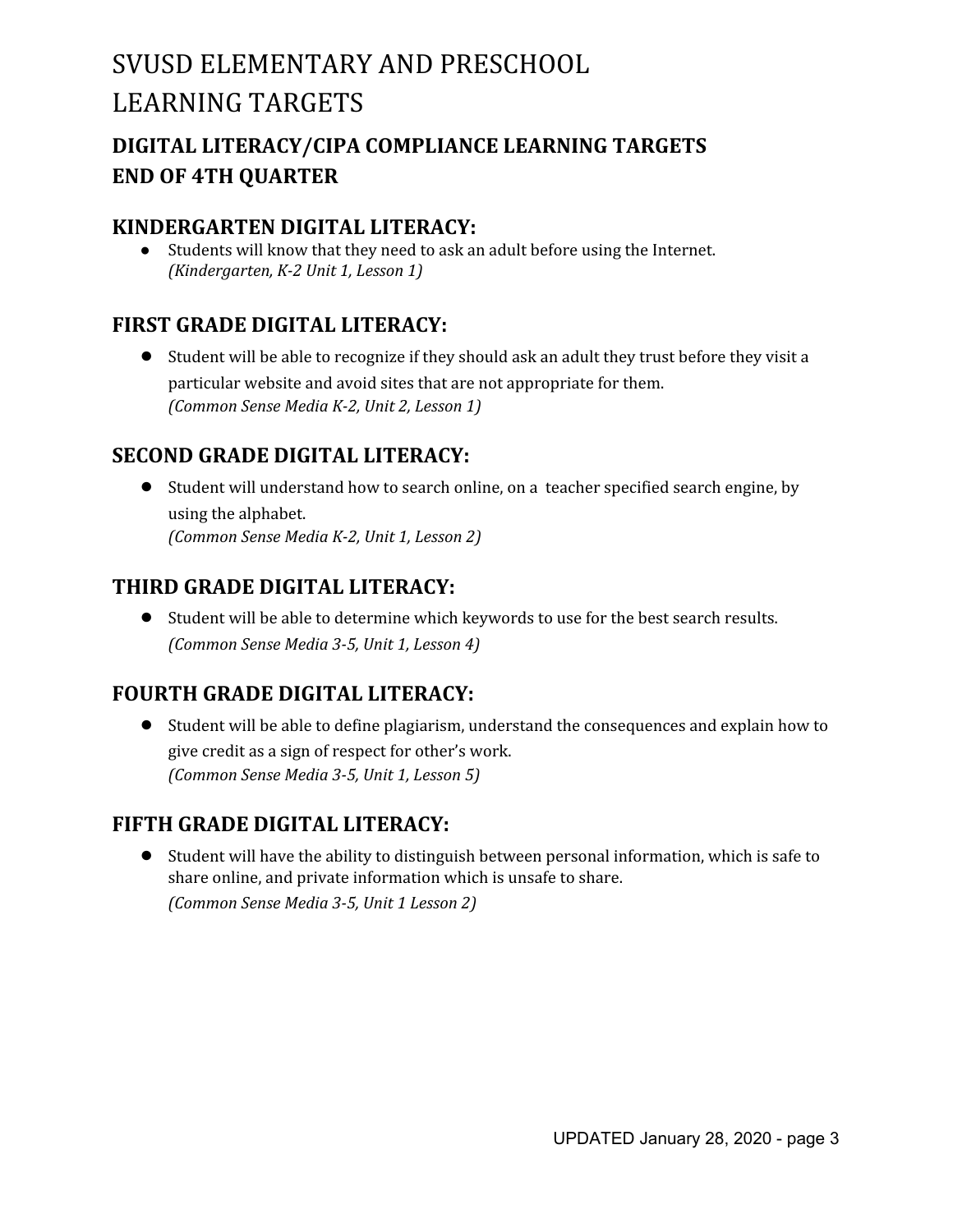### **LAST YEAR PRESCHOOLER - Based on DRDP 2015 1ST QUARTER**

#### **Approaches to Learning - Self Regulation:**

Student will be able to pay attention in circle time with adult support for 15 minutes.

#### **Social Emotional Development (SED 3, 4):**

Student will participate in cooperative play with peers, and interact with familiar adults.

**Language and Literacy Development (LLD 2):**

Student will respond appropriately to familiar simple questions or comments.

**English Language Development (ELD 3):** Students uses words and short phrases to communicate understanding about a book.

#### **Cognition Including Math and Science (COG 6):**

Students can count up to five using one to one correspondence. Students can count to five independently.

**Physical Development - Health:** Students can independently, scrub, wash, and dry their hands.

**History-Social Science (HSS 1):** Students can recall main concepts from the previous day.

#### **Visual and Performing Arts (VPA 2):**

Students will participate in music and movement.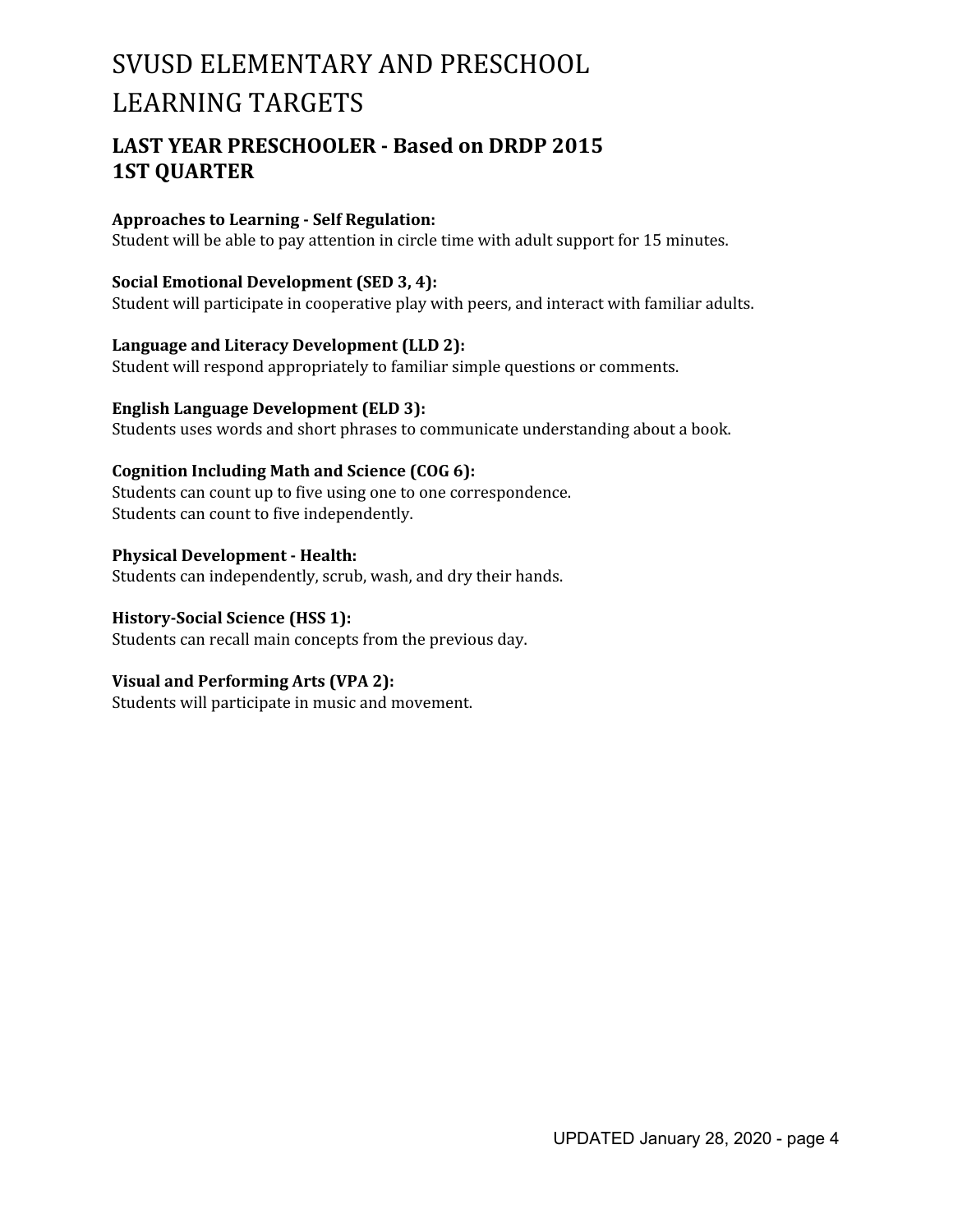### **LAST YEAR PRESCHOOLER - Based on DRDP 2015 2nd QUARTER**

#### **Approaches to Learning - Self Regulation:**

Student will be able to pay attention in circle time with adult support for 20 minutes.

#### **Social Emotional Development (SED 3, 4):**

Student will initiate cooperative play with peers, and initiate conversation with familiar adults.

#### **Language and Literacy Development (LLD 2) :**

Student will respond appropriately to familiar one step requests and questions.

#### **English Language Development (ELD 3):**

Student can communicate their understanding of the content of a book, story, song, or poem.

#### **Cognition Including Math and Science (COG 6):**

Student can count up to ten using one to one correspondence. Student can count to ten independently.

#### **Physical Development - Fine Motor (PDHLTH 4):**

Student demonstrates appropriate grasp of pencil and scissors.

#### **History-Social Science (HSS 1):**

Student can recall supporting details about main concepts from the previous day.

#### **Visual and Performing Arts (VPA 2):**

Student will participate in music and movement for extended periods of time.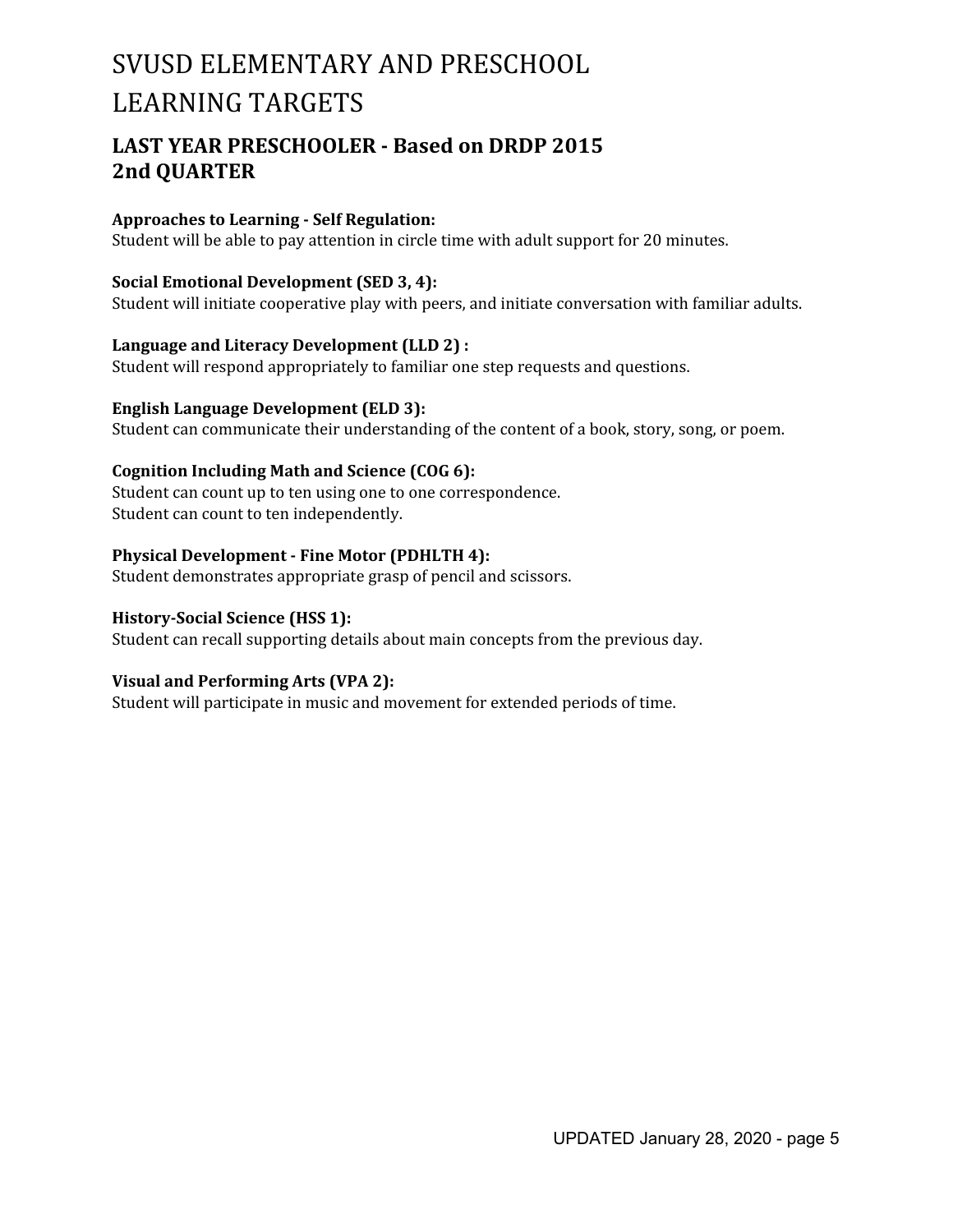### **LAST YEAR PRESCHOOLER - Based on DRDP 2015 3rd QUARTER**

#### **Approaches to Learning - Self Regulation:**

Student will be able to pay attention in circle time with adult support for 25 minutes.

#### **Social Emotional Development (SED 3, 4):**

Student will organize cooperative play with peers, and engage in extended conversation with familiar adults.

#### **Language and Literacy Development (LLD 2) :**

Student will respond appropriately to unfamiliar, one step requests and questions.

#### **English Language Development (ELD 4):**

Student can recognize and identify a few English letters. Student can recognize their own first name in English print.

#### **Cognition Including Math and Science (COG 6):**

Student can count up to fifteen using one to one correspondence. Student can count to fifteen independently.

#### **Physical Development - Fine Motor (PDHLTH 4):**

Student consistently manipulates pencil and scissors with accuracy and coordination.

#### **History-Social Science (HSS 4):**

Student uses words for conflict resolution with adult support.

#### **Visual and Performing Arts (VPA 1):**

Student will create two-dimensional art from teacher supplied materials.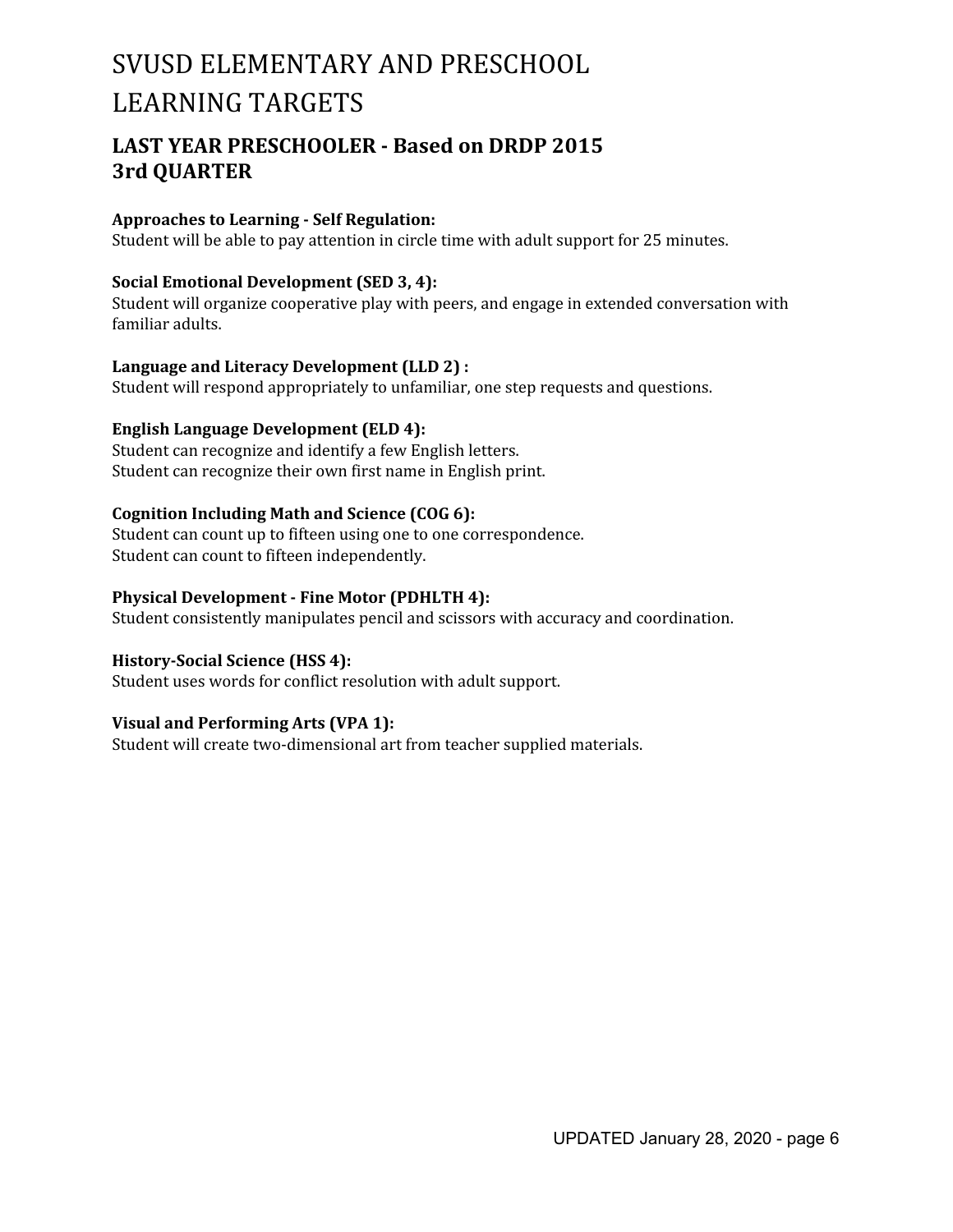### **LAST YEAR PRESCHOOLER - Based on DRDP 2015 4th QUARTER**

#### **Approaches to Learning - Self Regulation:**

Student will be able to pay attention in circle time with adult support for 30 minutes.

#### **Social Emotional Development (SED 3, 4):**

Student will organize cooperative play with peers, and engage in extended conversation with unfamiliar adults (examples: substitutes, specialists, parent volunteers).

#### **Language and Literacy Development (LLD 2) :**

Student will respond appropriately to unfamiliar, three step requests and questions.

#### **English Language Development (ELD 4):**

Student can recognize and identify ten English letters. Student can recognize their own first and last names in English print.

#### **Cognition Including Math and Science (COG 6):**

Student can count up to twenty using one to one correspondence. Student can count to twenty independently.

#### **Physical Development - Gross Motor (PDHLT2):**

Student can combine a variety of locomotor movements together in effective ways across a range of activities.

#### **History-Social Science (HSS 4):**

Student can use words to independently solve conflicts.

#### **Visual and Performing Arts (VPA 3):**

Student will participate in independent dramatic play.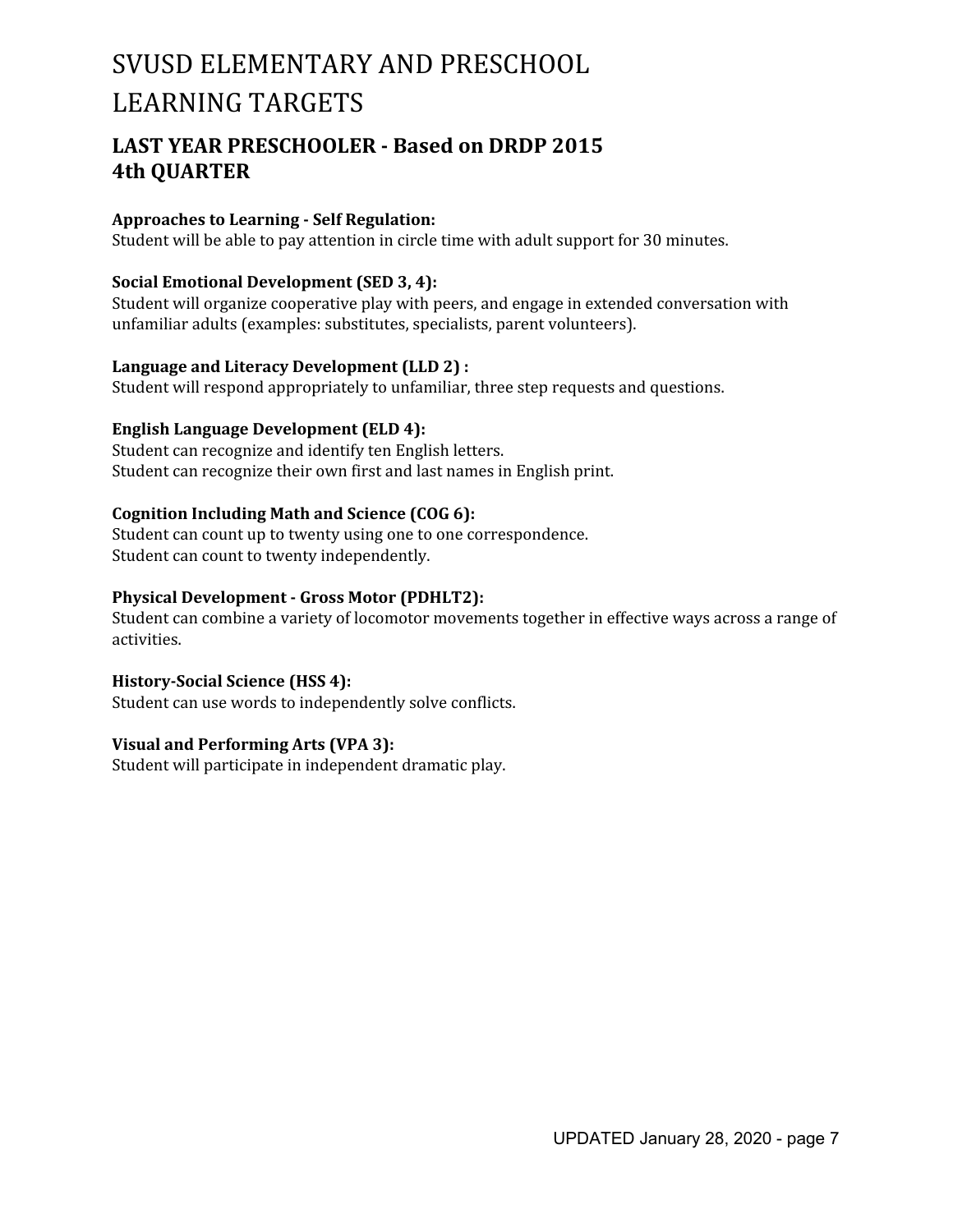## **TK- 1ST QUARTER**

#### **Language Arts**

Foundational Skills RFSTK 1d- Recognize and name upper and lower case letters of the alphabet.

● Student will be able to identify 6 upper/ lowercase letters

Phonological Awareness RFSTK 2- Demonstrate understanding of spoken words, syllables, and sounds (phonemes).

● 2b- Student will be able to count and segment syllables in spoken words 5/10 times

Phonics and Word Recognition RFSTK 3- Know and apply grade-level phonics and word analysis skills in decoding words both in isolation and in text.

● 3a & 3b- The student will demonstrate letter-sound correspondences for 6 upper/ lowercase letters

Writing- Text Types and Purposes

● WTK 3 – The student will Use drawing, dictation, and writing to narrate a single event

#### **Math**

Counting and Cardinality CCTK 1 – Know number names and the count sequence.

• The student will count to 5 by ones

Counting and Cardinality CCTK 1 – Know number names and the count sequence.

• The student will recognize and name 5 numbers (0-20 out of sequence)

Geometry and Measurement MDTK 3 – Classify objects into given categories

● The student will sort objects into various categories (size, color, etc.) and count the numbers of objects in each category

### **Technology**

1. Students will demonstrate understanding of basic computer care and safe handling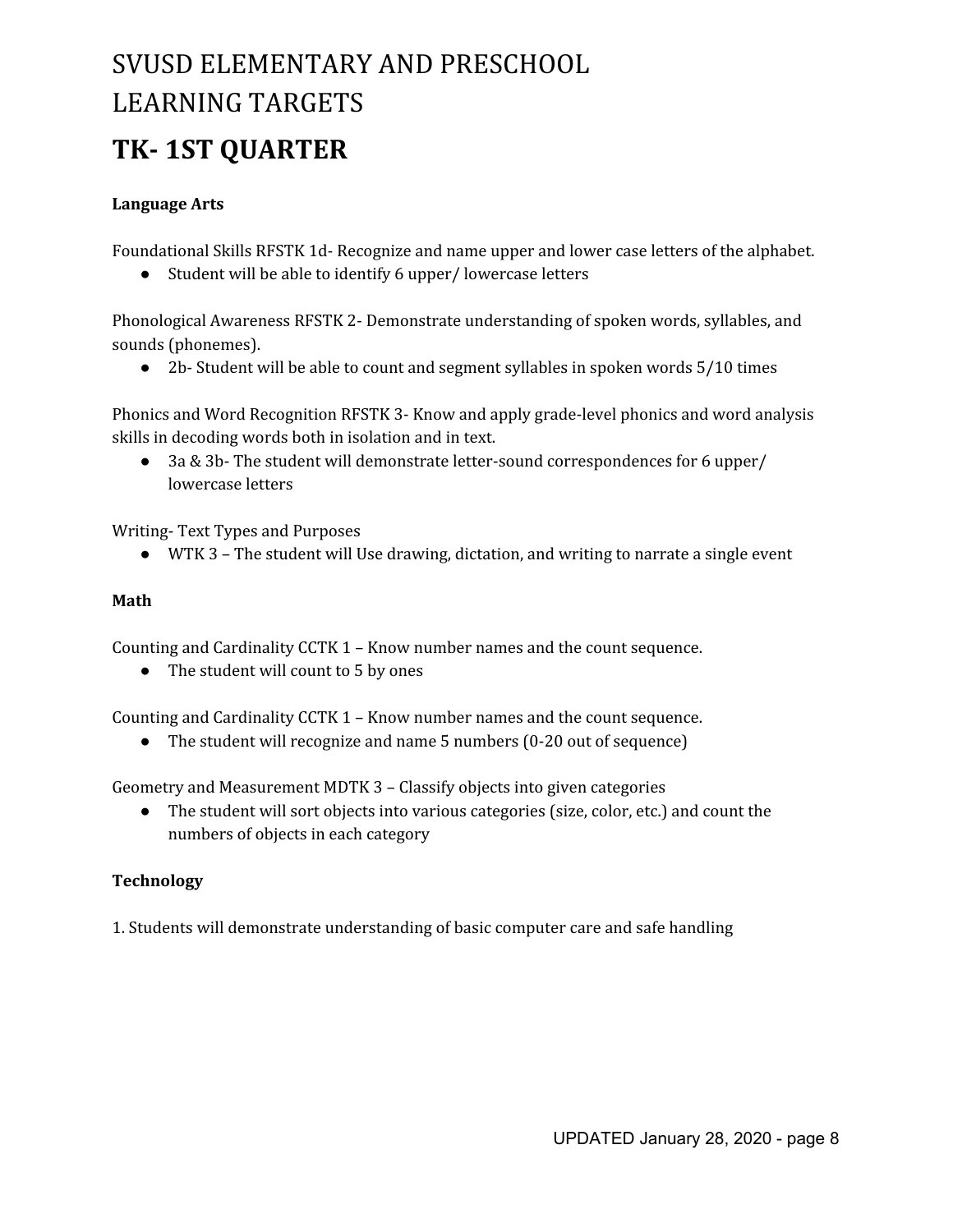## **TK- 2ND QUARTER**

#### **Language Arts**

Foundational Skills RFSTK 1d- Recognize and name upper and lower case letters of the alphabet.

● Student will be able to identify 12 upper /lowercase letters

Phonological Awareness RFSTK 2- Demonstrate understanding of spoken words, syllables, and sounds (phonemes).

● 2a- Student will recognize rhyming words 6/12 times

Phonics and Word Recognition RFSTK 3- Know and apply grade-level phonics and word analysis skills in decoding words both in isolation and in text.

● 3a & 3b- The student will demonstrate letter-sound correspondences for 12 upper/ lowercase letters

Writing- Text Types and Purposes

● WTK 1- The student will use drawing, dictation, and writing to compose opinion pieces

#### **Math**

Counting and Cardinality CCTK 1 – Know number names and the count sequence.

• The student will count to 10 by ones

Counting and Cardinality CCTK 1 – Know number names and the count sequence.

• The student will recognize and name 10 numbers (0-20 out of sequence)

Geometry and Measurement GTK 1.b- Describe the relative positions of objects using terms such as above, below, beside, in front of, behind, and next to.

• The student will describe relative positions of objects 8/9 times

### **Technology**

2. Students will demonstrate ability to independently turn computer on and off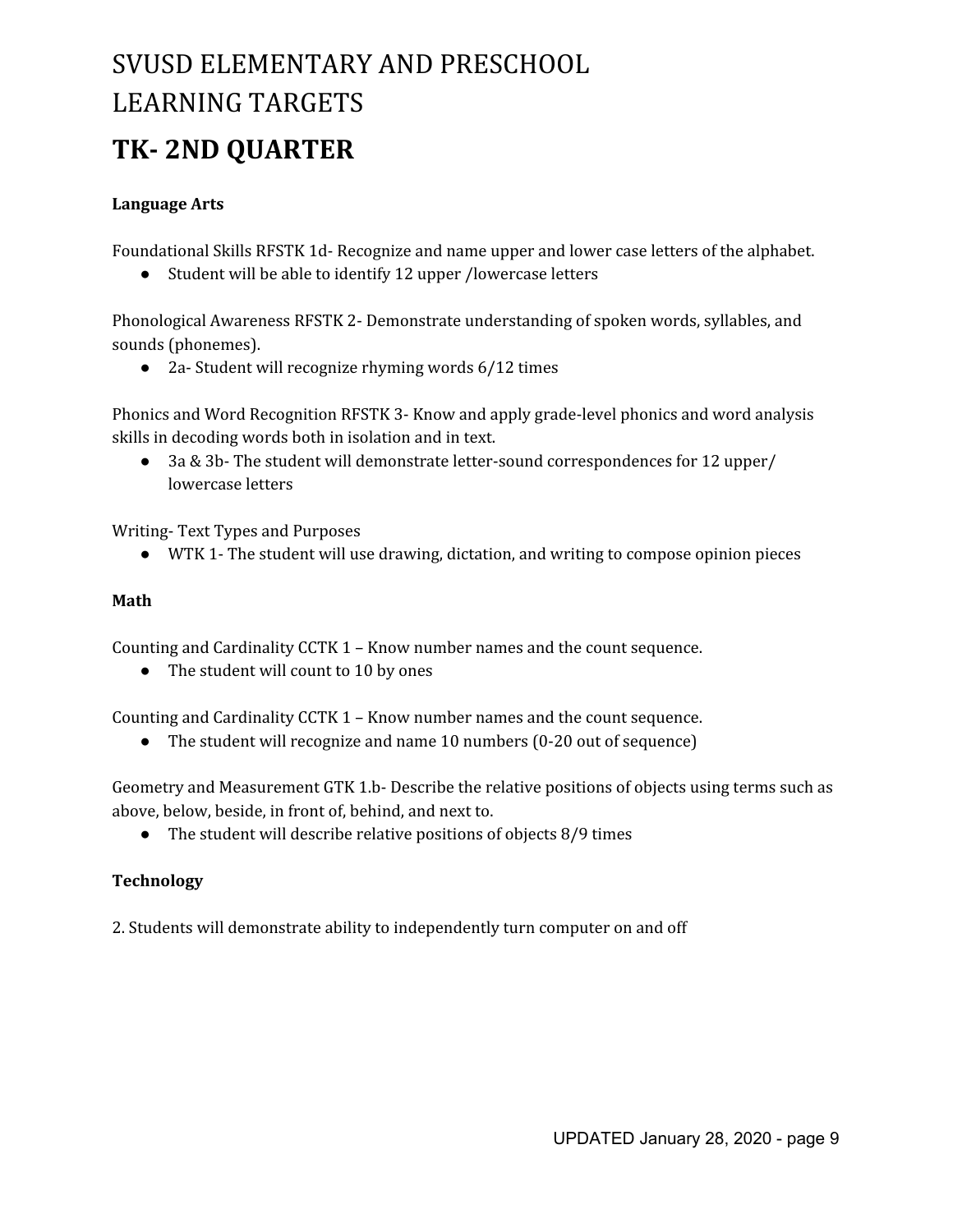## **TK- 3RD QUARTER**

#### **Language Arts**

Foundational Skills RFSTK 1d- Recognize and name upper and lower case letters of the alphabet.

● Student will be able to identify 18 upper /lowercase letters

Phonological Awareness RFSTK 2- Demonstrate understanding of spoken words, syllables, and sounds (phonemes).

● 2b- Student will be able to count and segment syllables in spoken words 9/10 times

Writing- Text Types and Purposes

● WTK 2- The student will use drawing, dictation, and writing to compose informational texts

#### **Math**

Counting and Cardinality CCTK 1 – Know number names and the count sequence.

• The student will count to 15 by ones

Counting and Cardinality CCTK 1 – Know number names and the count sequence.

• The student will recognize and name 15 numbers (0-20 out of sequence)

Geometry and Measurement GTK 2 – Correctly name shapes.

• The student will identify shapes 7/8 times

#### **Technology**

3. Students will demonstrate ability to independently navigate to the TK/ K page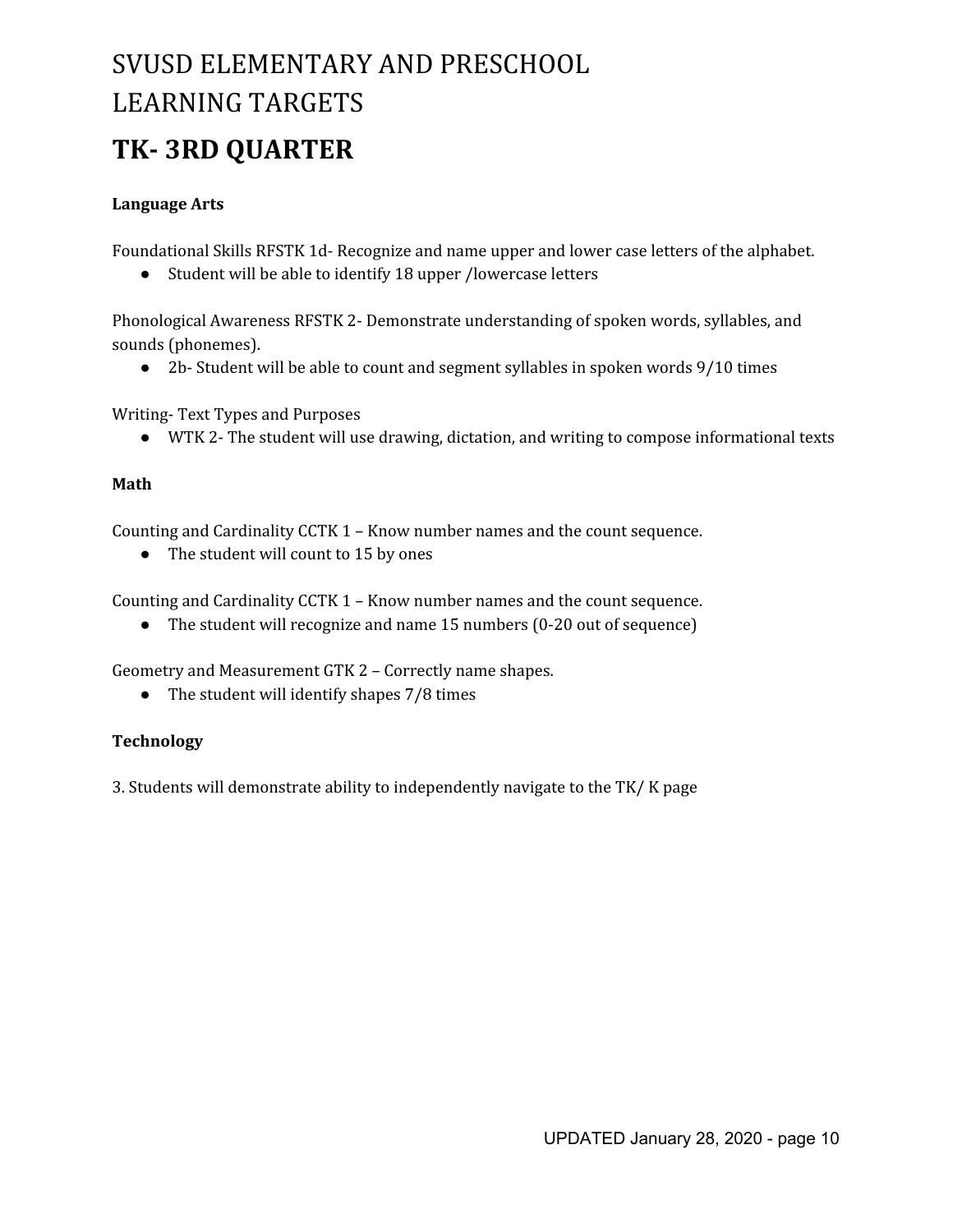## **TK- 4TH QUARTER**

#### **Language Arts**

Foundational Skills RFSTK 1d- Recognize and name upper and lower case letters of the alphabet.

● Student will be able to identify 26 upper /lowercase letters

Phonological Awareness RFSTK 2- Demonstrate understanding of spoken words, syllables, and sounds (phonemes).

● 2a- Student will recognize rhyming words 10/12 times

Phonics and Word Recognition RFSTK 3- Know and apply grade-level phonics and word analysis skills in decoding words both in isolation and in text.

● 3a & 3b- The student will demonstrate letter-sound correspondences for 26 upper/ lowercase letters

#### **Math**

Counting and Cardinality CCTK 1 – Know number names and the count sequence.

• The student will count to 20 by ones

Counting and Cardinality CCTK 1 – Know number names and the count sequence.

• The student will recognize and name 20 numbers (0-20 out of sequence)

Geometry and Measurement MDTK 1 & MDTK 2

● The student will describe and compare objects and attributes

### **Technology**

4. Students will demonstrate ability to independently choose an application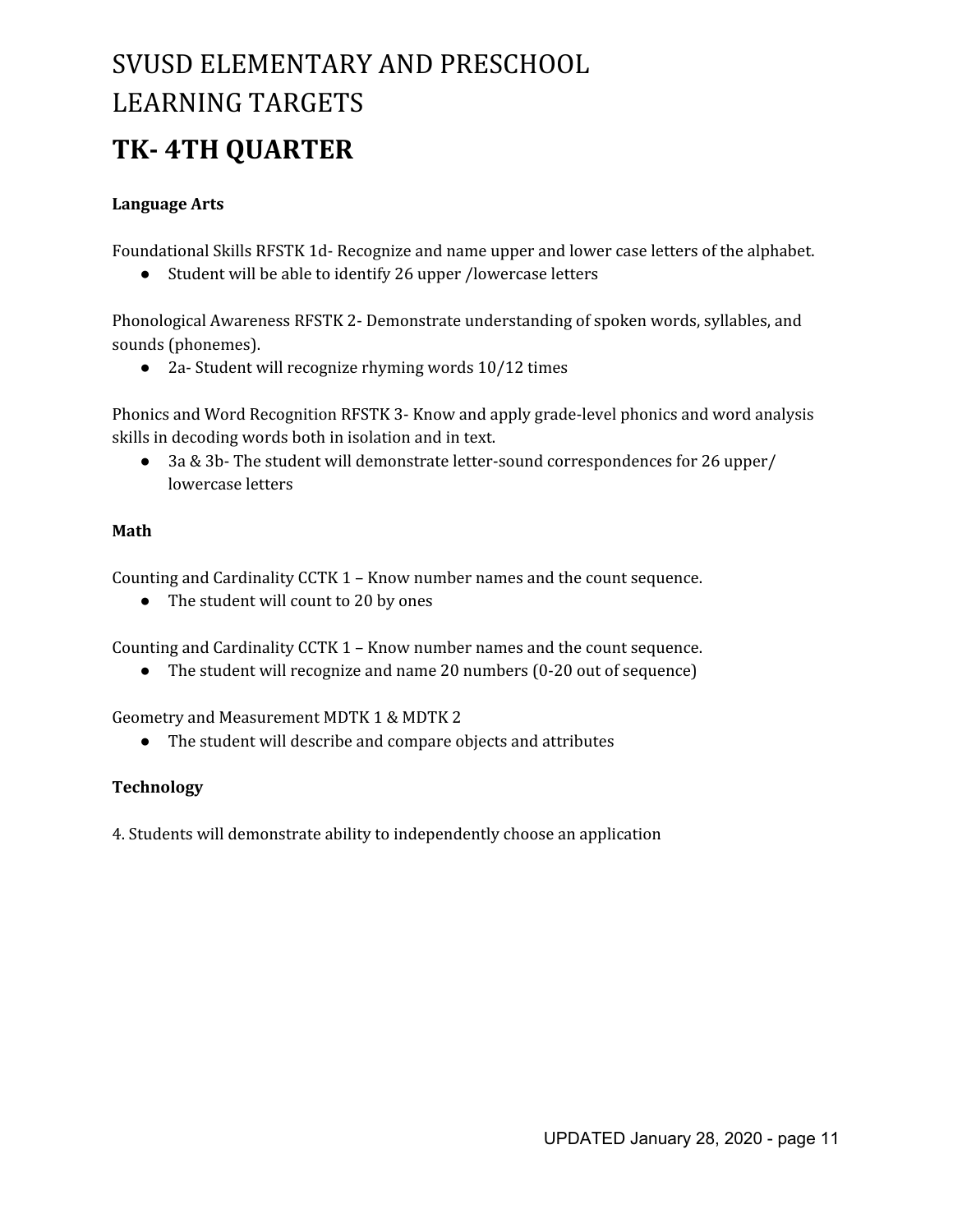## **KINDERGARTEN - 1ST QUARTER**

**Language Arts:**

Literacy.R.F.K.1d- Recognize and name all upper and lower case letters of the alphabet.

● Student will be able to identify 18 upper/lowercase letters.

Literacy. RF.K.2 - Demonstrate understanding of spoken words, syllables, and sounds (phonemes).

● Student will be able to look at a letter and produce its sounds for five letter sounds.

Literacy.R.F.K.2a- Recognize and produce rhyming words.

● Student will produce or recognize rhyming words 5/6 times.

Literacy RF.K3c- Read common high-frequency words by sight.

● Student will read 10 common high-frequency sight words.

Literacy RF.K.1 - Demonstrate understanding of the organization and basic features of print.

● Student can write their name on a given line starting with a capital and with all letters facing the correct direction.

#### **Math**

Math.K.CC.3- Count to 100 by ones and by tens.

● Student will count to 25 by ones.

MathK.CC.3- Write numbers from 0-20.

● Student will write five numbers.

Math K.CC.6

● Student will use matching and counting to compare sets with the same, greater than, and less than the number of objects.

Math K.CC.7 Compare two numbers between 1 and 10 presented as written numerals.

● Student can compare numbers 1-10 to determine greater than or less than.

#### **Technology**

1. Operate a mouse independently.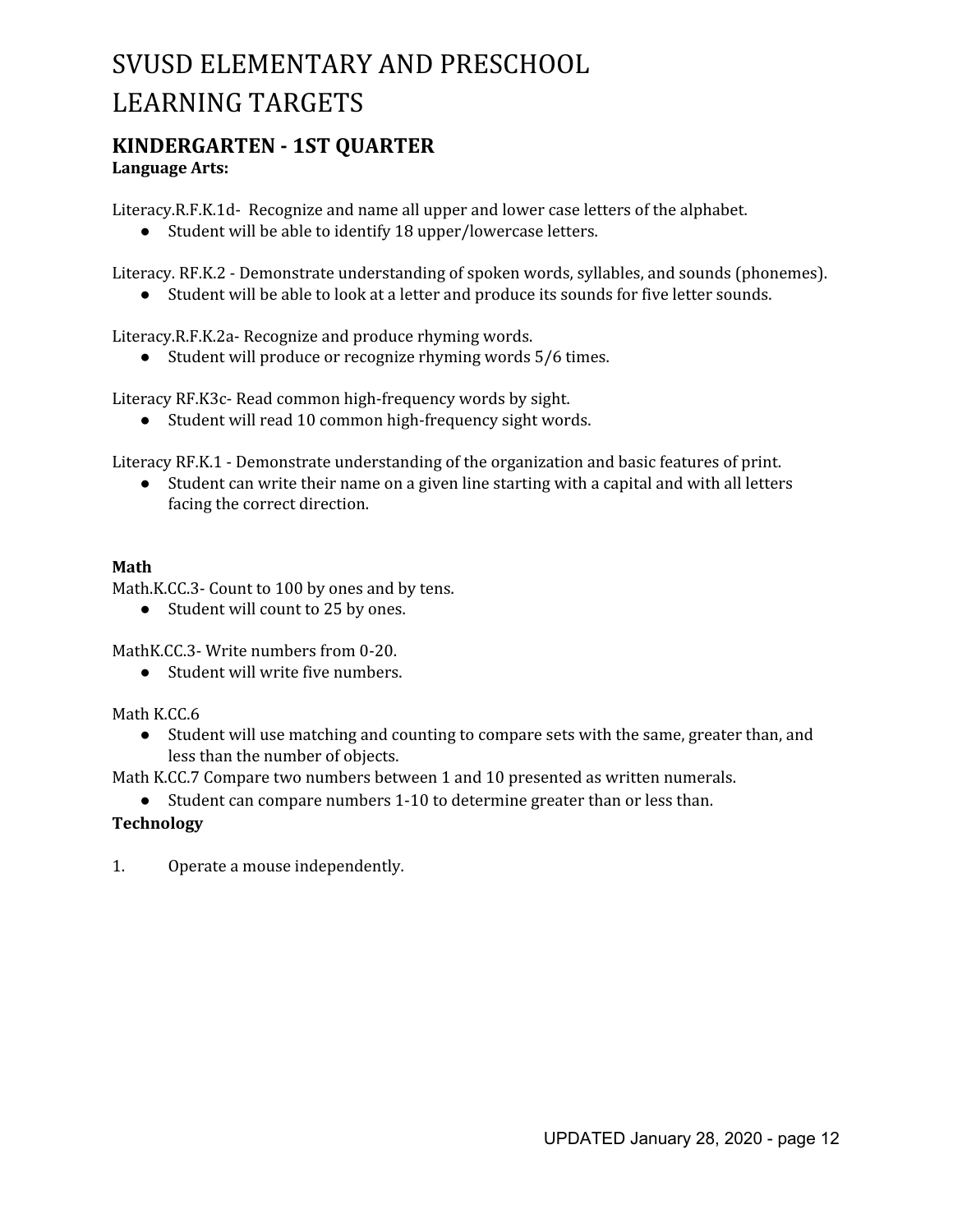### **KINDERGARTEN - 2ND QUARTER**

#### **Language Arts:**

- 1. Literacy.R.F.K.1d- Recognize and name all upper and lower case letters of the alphabet.
	- Student will be able to identify 36 upper/lowercase letters.
- 2. Literacy.R.F.K.2a- Recognize and produce rhyming words.
	- Student will produce or recognize rhyming words 5/6 times.
- 3. Literacy RF.K3c- Read common high-frequency words.
	- Student will read 20 common high-frequency sight words.
- 4. Literacy.RL.K.2- With Prompting and support, retell familiar stories, including key details.
	- Student can identify the beginning, middle, and end of a familiar story.

5. Literacy.RF.K.2d- Isolate and pronounce the initial, medial vowel, and final sounds (phonemes) in three- phoneme (consonant-vowel-consonant, or CVC) words. (This does not include CVC ending  $/l!/$ ,  $/r!/$ , or  $/x!/$ .)

#### **Writing**

1. Literacy.W.K.3- Use combination of drawing, dictating, and writing to narrate a single event or several loosely linked events, tell about the events in the order in which they occurred, and provide a reaction to what happened.

● Student will write about a familiar event.

### **Math**

1. Math.K.CC.3- Count to 100 by ones and by tens.

- Student will count to 50 by ones.
- 2. Math.K.CC.3- Write numbers from 0-20.
	- Student will write ten numbers.

3. MathK.G.2- Correctly name shapes regardless of their orientations or overall size.

● Student will know 6 shapes.

4. Math.K.CC.6- Identify whether the number of objects in one group is greater than, less, than, or equal to the number of objects in another group, e.g., by using matching and counting strategies.

● Student will compare two groups of objects and use descriptive words to discriminate between the two groups.

#### **Technology**

● Student will independently use a mouse to click and drag icons.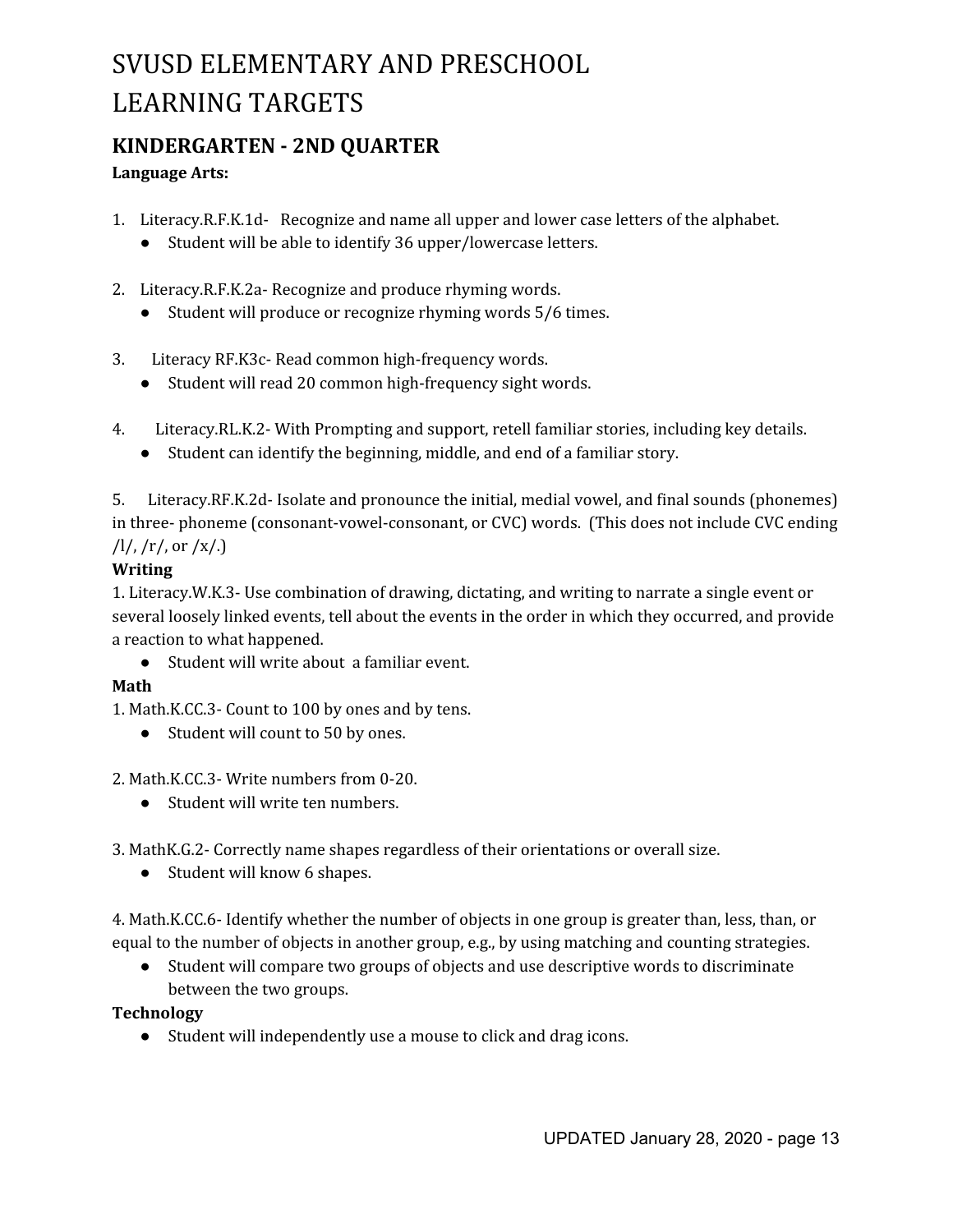### **KINDERGARTEN - 3rd Quarter**

#### **Language Arts**

Literacy RF.K.1d Recognize and name all upper and lower case letters of the alphabet.

● Student will be able to identify 42 upper/lowercase letters.

Literacy RF.K.2a Recognize and produce rhyming words.

● Student will produce independent rhyming words 8/10 times.

Literacy RF.K.3c Read common high-frequency words.

● Student will read 30 common high-frequency sight words.

Literacy RL.K.3 With Prompting and support, identify characters, settings, and major events in a story.

● After listening to read alouds, students identify the following: who, what, when, where, why, and how.

Literacy RF.K.2e Add or substitute individual sounds (phonemes) in simple, one-syllable words to make new words.

● Student can select words from the word wall, change initial sounds, and read the new words  $(e.g., cat- change/c/to/m).$ 

#### **Writing**

Literacy W.K.5 With guidance and support from adults, respond to questions and suggestions from peers and add details to strengthen writing as needed.

- Student observe and ask questions about displayed pictures and basic sentences.
- Student can add at least one word to improve original sentence.

#### **Math**

Math K.CC.3 Count to 100 by ones and by tens.

- Student will count to 75 by ones.
- Student will count to 100 by tens.

Math K.CC.3 Write numbers from 0-20.

● Student will write fifteen numbers.

Math K.G.2 Correctly name shapes regardless of their orientations or overall size.

● Student will know 8 shapes.

#### **Technology**

Student will be able to use a mouse to open a program independently.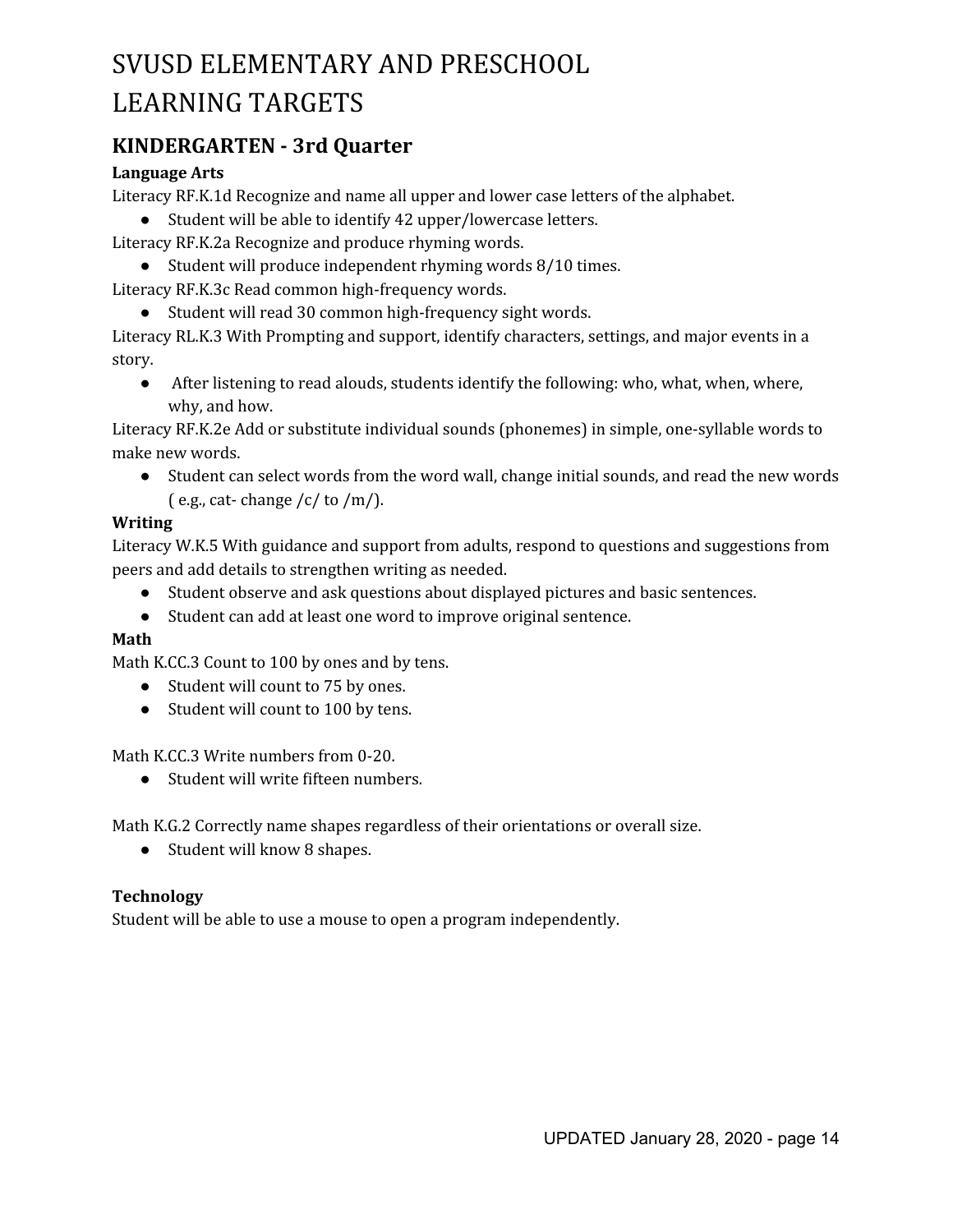### **KINDERGARTEN - 4th QUARTER**

#### **Language Arts**

Literacy.R.F.K.1d- Recognize and name all upper and lower case letters of the alphabet. Student will be able to identify 52 upper/lowercase letters.

Literacy.R.F.K.2a- Recognize and produce rhyming words. Students will produce independent rhyming words 5/6 times.

Literacy RF.K3c- Read common high-frequency words. Student will read 40 common high-frequency sight words.

Literacy.W.K.3- Use a combination of drawing, dictating, and writing to narrate a single event or several loosely linked events, tell about the events in the order in which they occurred, and provide a reaction to what happened.

Literacy RF.K.2e-Add or substitute individual sounds (phonemes) in simple, one-syllable words to make new words.

Student can select words from the word wall, change final sounds, and read the new words ( e.g., mat-change  $/t/$  to  $/d/$ ).

#### **Writing**

Literacy W.K.8- With guidance and support from adults, recall information from experiences or gather information from provided sources to answer a question.

#### **Math**

Math.K.CC.1- Count to 100 by ones and by tens. Student will count to 100 by ones. Student will count to 100 by tens.

MathK.CC.3- Write numbers from 0-20. Student will write twenty numbers.

MathK.G.2- Correctly name shapes regardless of their orientations or overall size. Student use models of two-and three-dimensional shapes of varying sizes and positions to identify the figures by name.

Math.K.CC.7-Compare two numbers between 1 and 10 presented as written numerals Student can mark two numbers on 1-10 number lines and compare the numbers to determine greater than or less than.

#### **Technology:**

Student will know how to close down a program.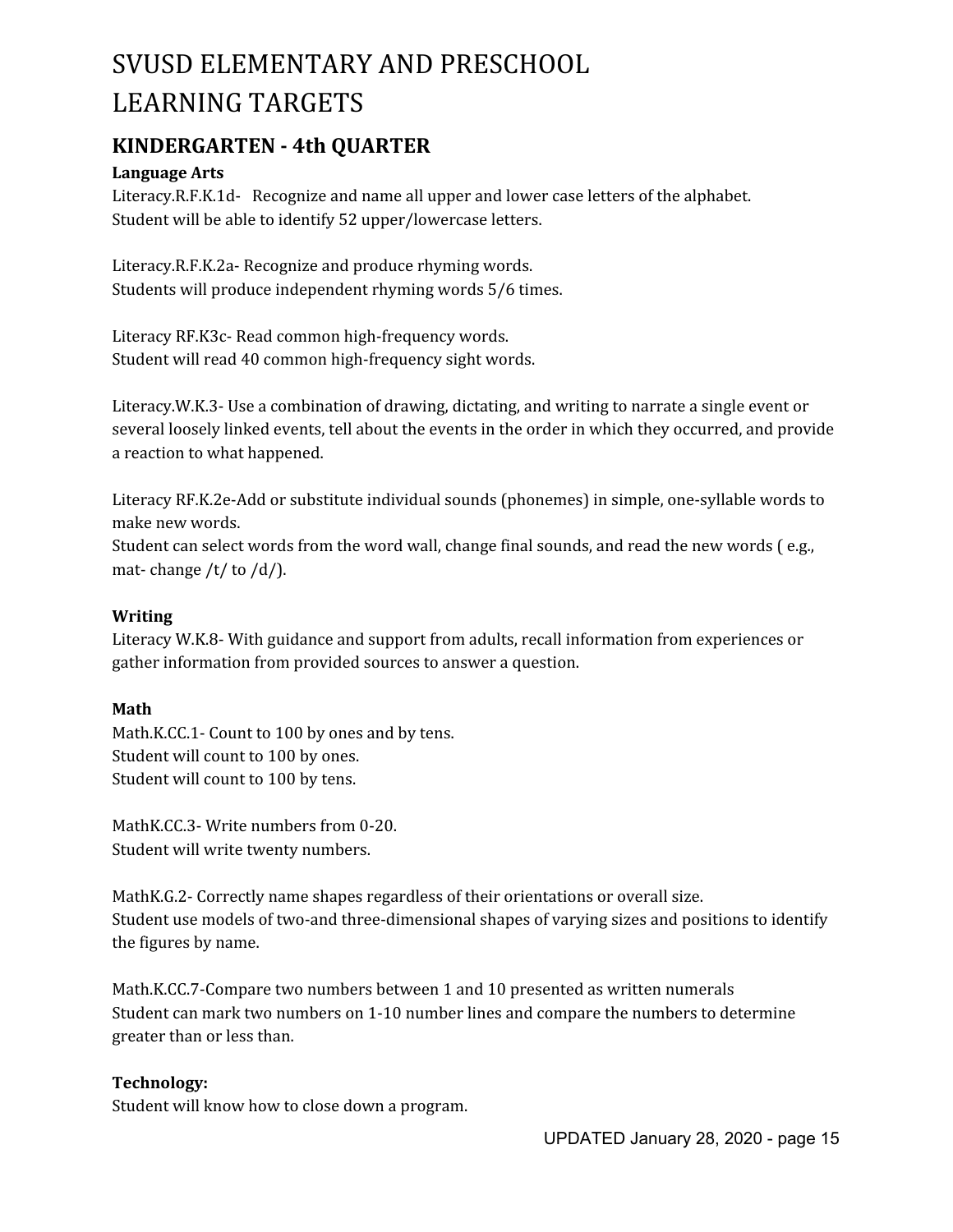### **FIRST GRADE - 1ST QUARTER Language Arts**

Phonics and Word Recognition

Literacy.RF.1.3g Recognize and read grade-appropriate irregularly spelled words.

● Student will read 30 or more of the first grade high frequency words.

Literacy.RF.1.3 Know and apply grade-level phonics and word analysis skills in decoding words.

● Student will earn a score of 27 points, *(75% of 36 points)* or above on the BPST.

#### **Math**

Operations and Algebraic Thinking

Math1.OA.5 Relate counting to addition and subtraction

● Student will be able to add or subtract within 0-5

Math1.NBT.1 Read and write numerals and represent a number of objects with a written numeral.

● Student will count to 30 out loud and/or in writing.

#### **Technology**

Basic Operations

● Student will be able to open a district program.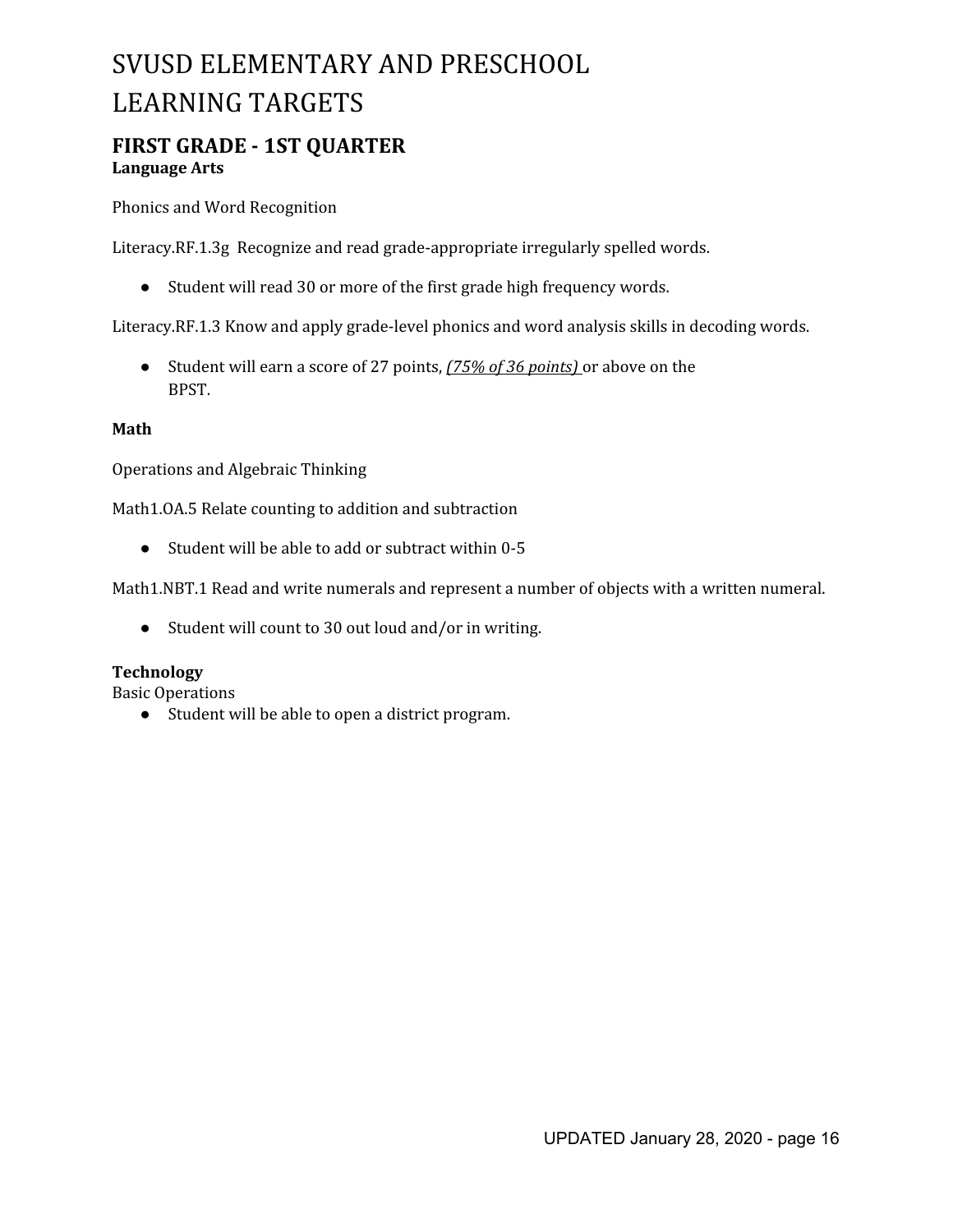### **FIRST GRADE - 2ND QUARTER**

#### **Language Arts**

Phonics and Word Recognition

Literacy.RF.1.3g Recognize and read grade-appropriate irregularly spelled words.

● Student will read 60 or more of the first grade high frequency words.

Literacy.R.F.1.3 Know and apply grade-level phonics and word analysis skills in decoding words.

● Student will earn a score of 42 points or above on the BPST

#### **Math**

Operations and Algebraic Thinking Math1.OA.5 Relate counting to addition and subtraction

● Student will be able to add or subtract within 0-10

Math 1.NBT.1 Read and write numerals and represent a number of objects with a written numeral.

● Student will count to 60 out loud and/or in writing.

#### **Technology**

Basic Operations

● Student will be able to open and log in to district typing program using their assigned username and password independently and complete a lesson.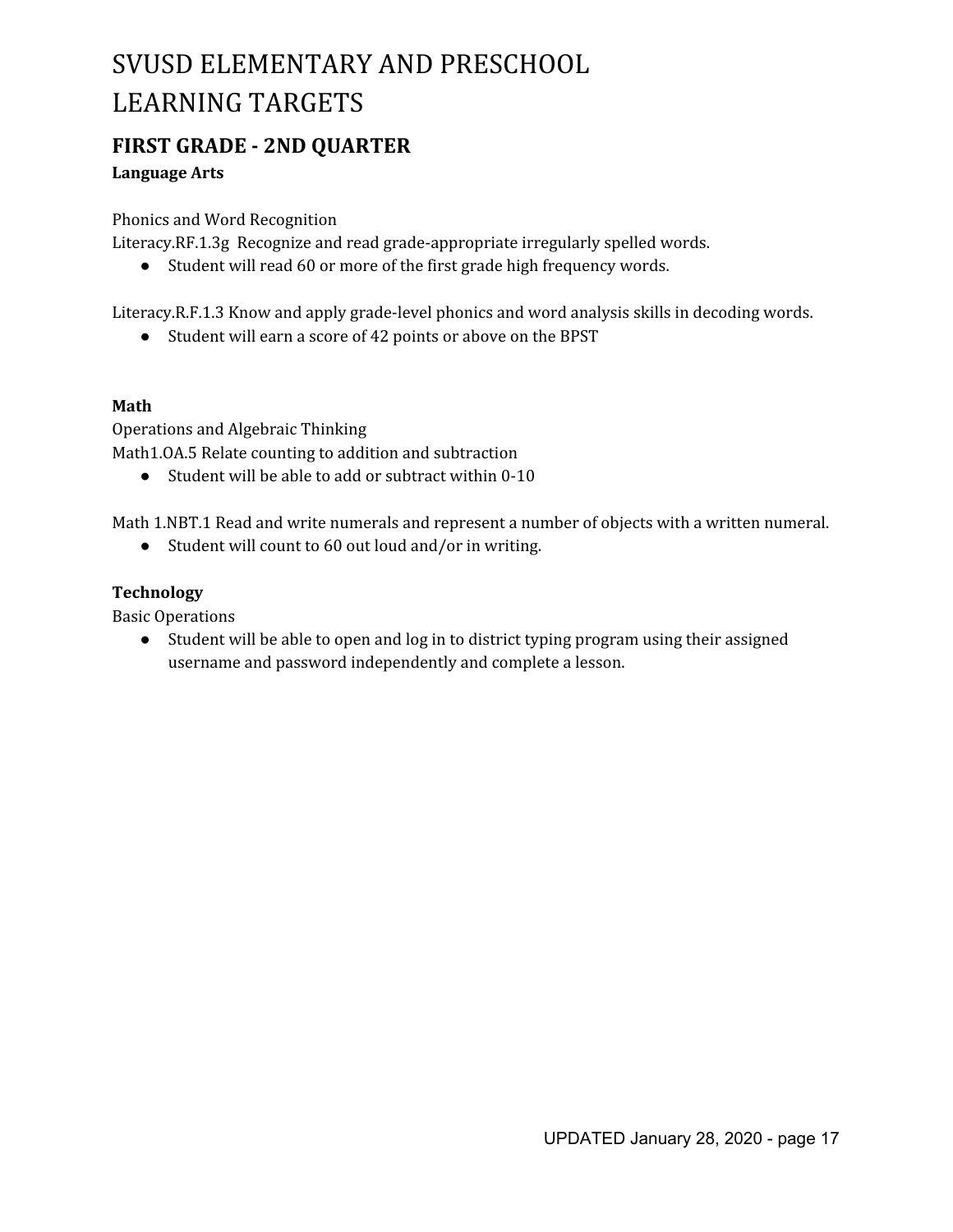### **FIRST GRADE - 3rd Quarter**

#### **Language Arts**

Learning Target: Phonics and Word Recognition

Literacy RF.1.3g Recognize and read grade-appropriate irregularly spelled words.

● Student will read 90 or more of the first grade high frequency words.

Literacy R.F.1.3 Know and apply grade-level phonics and word analysis skills in decoding words.

● Student will earn a score of 60 points or above on the BPST.

#### **Math**

Learning Target: Operations and Algebraic Thinking

Math 1.OA.5 Relate counting to addition and subtraction.

● Student will be able to add or subtract within 0-15.

Math 1.NBT.1 Read and write numerals and represent a number of objects with a written numeral.

● Student will count to 90 out loud and/or in writing.

- Student will be able to log on to Renaissance Place using their assigned username and password.
- Student will be able to take an AR quiz on a book at their appropriate reading level.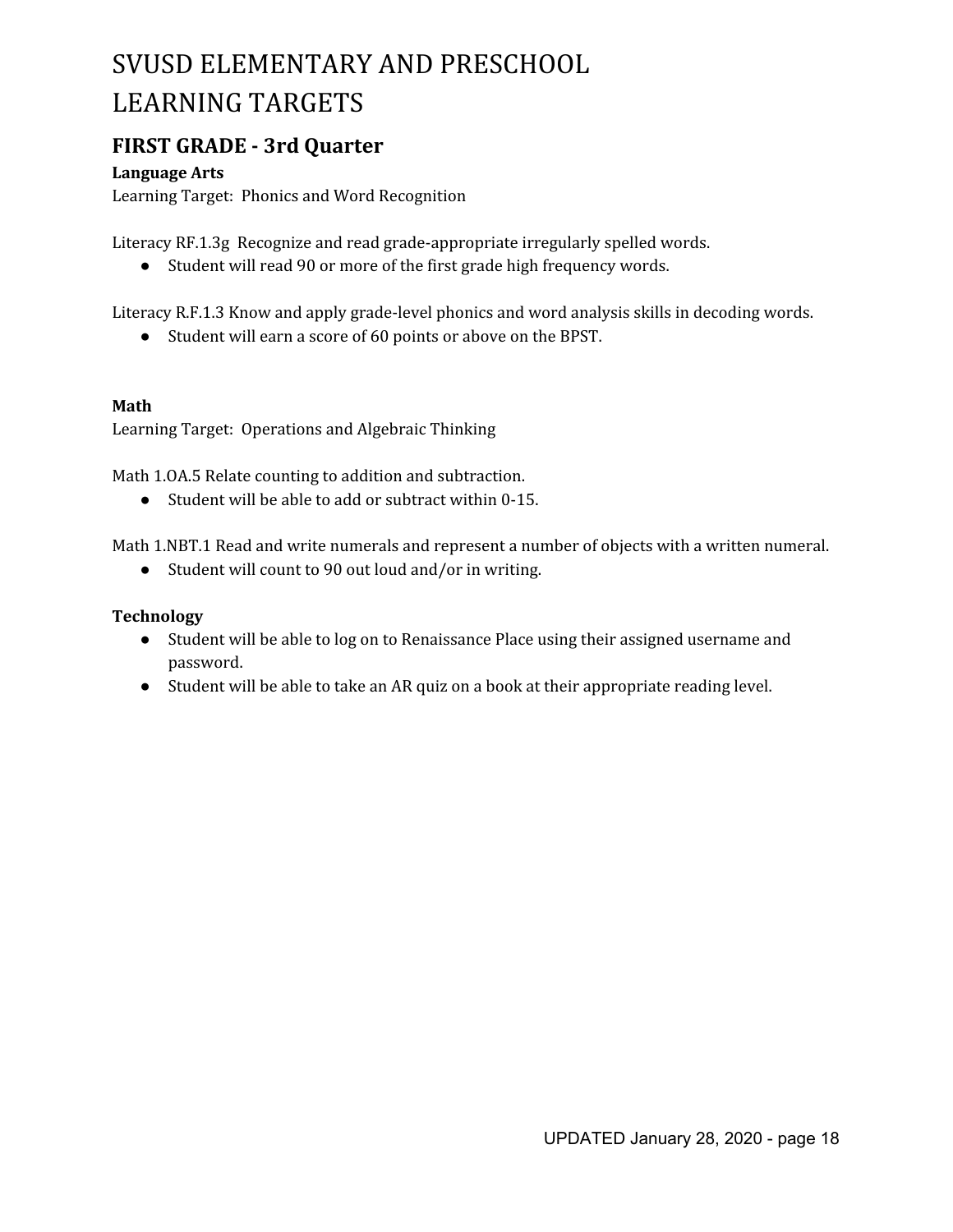### **FIRST GRADE - 4th QUARTER**

#### **Language Arts**

Learning Target: Phonics and Word Recognition

Literacy RF.1.3g Recognize and read grade-appropriate irregularly spelled words.

● Student will read 120 or more of the first grade high frequency words.

Literacy R.F.1.3 Know and apply grade-level phonics and word analysis skills in decoding words.

● Student will earn a score of 65 points or above on the BPST

STAR Reading or STAR Early Literacy completed.

#### **Math**

Learning Target: Operations and Algebraic Thinking

Math 1.OA.5 Relating counting to addition and subtraction

● Student will be able to add or subtract within 0-20

Math 1.NBT.1 Read and write numerals and represent a number of objects with a written numeral.

● Student will count to 120 out loud and/or in writing.

iXL Math Diagnostic completed.

#### **Technology**

Student will be able to independently log on to iXL, T.Q., and Accelerated Reader using their passwords.

Student will be able to independently navigate through websites.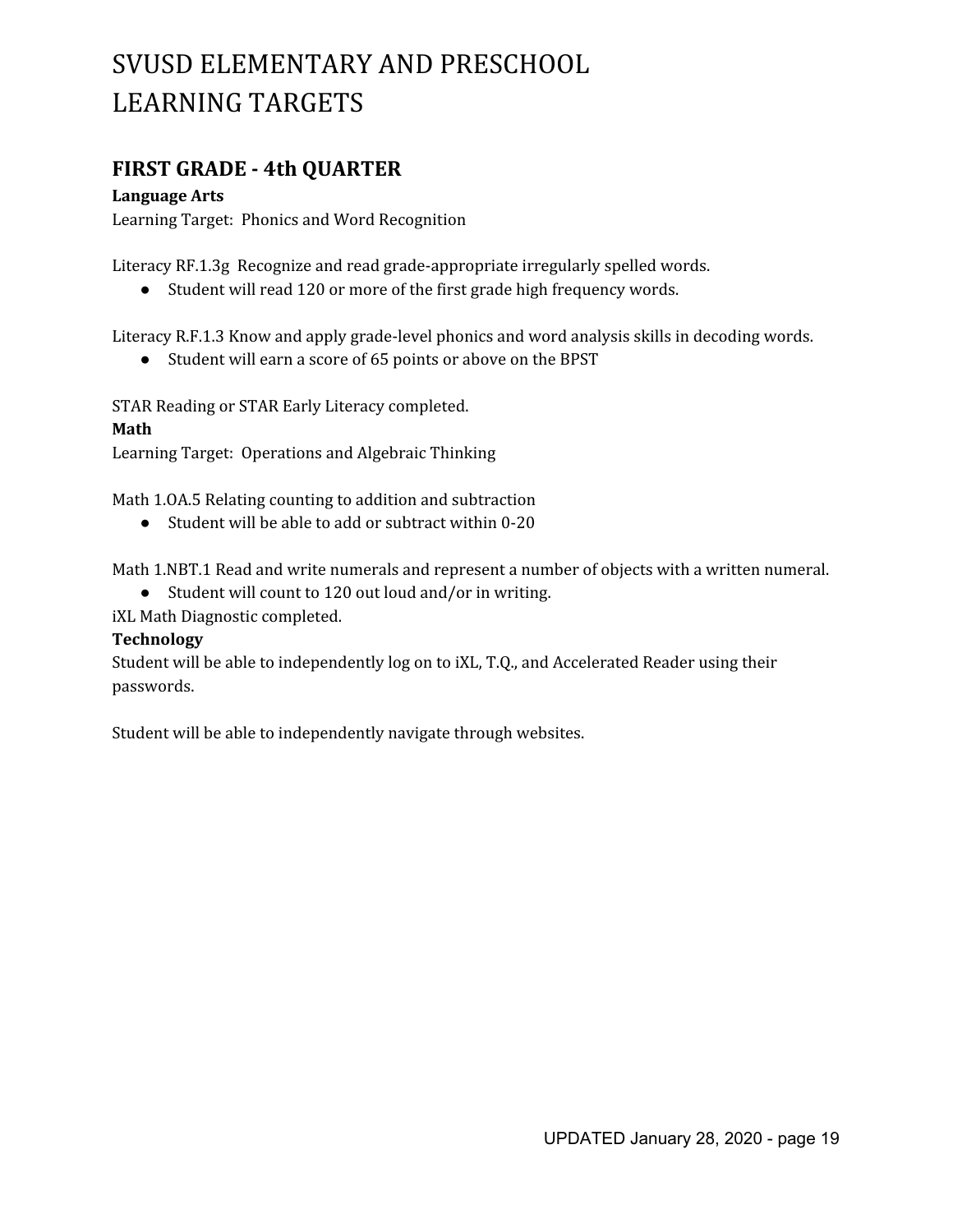### **SECOND GRADE - 1ST QUARTER**

## **STAR Reading: 2.0 iXL Diagnostic Math: 200**

#### **Language Arts**

RF 2.3

Recognize and read grade-appropriate irregularly spelled words.

● Student will read 150 of the 300 irregularly spelled words (high-frequency words).

#### RF 2.3

Know and apply grade level phonics in decoding words.

● Student will score 71 or higher on the BPST

#### RF 2.4

Read with sufficient accuracy and fluency to support comprehension.

● Student will read an on-level passage with 90% accuracy and a fluency rate of 50-65 wpm.

#### **Math**

2.OA.2

Fluently add and subtract within 20.

● Students will pass a 30 addition fact sheet of facts 0-20 within three minutes.

NBT 3 Read numbers up to 1000, show expanded form of numbers to 1000, and recognize value of digits up to 1000.

● Student will demonstrate understanding of place value by scoring 80% or better on the Unit Two Test in GoMath.

#### **Technology**

● Student will be able to login to iXL, Accelerated Reader, and Typing Quest independently using their passwords.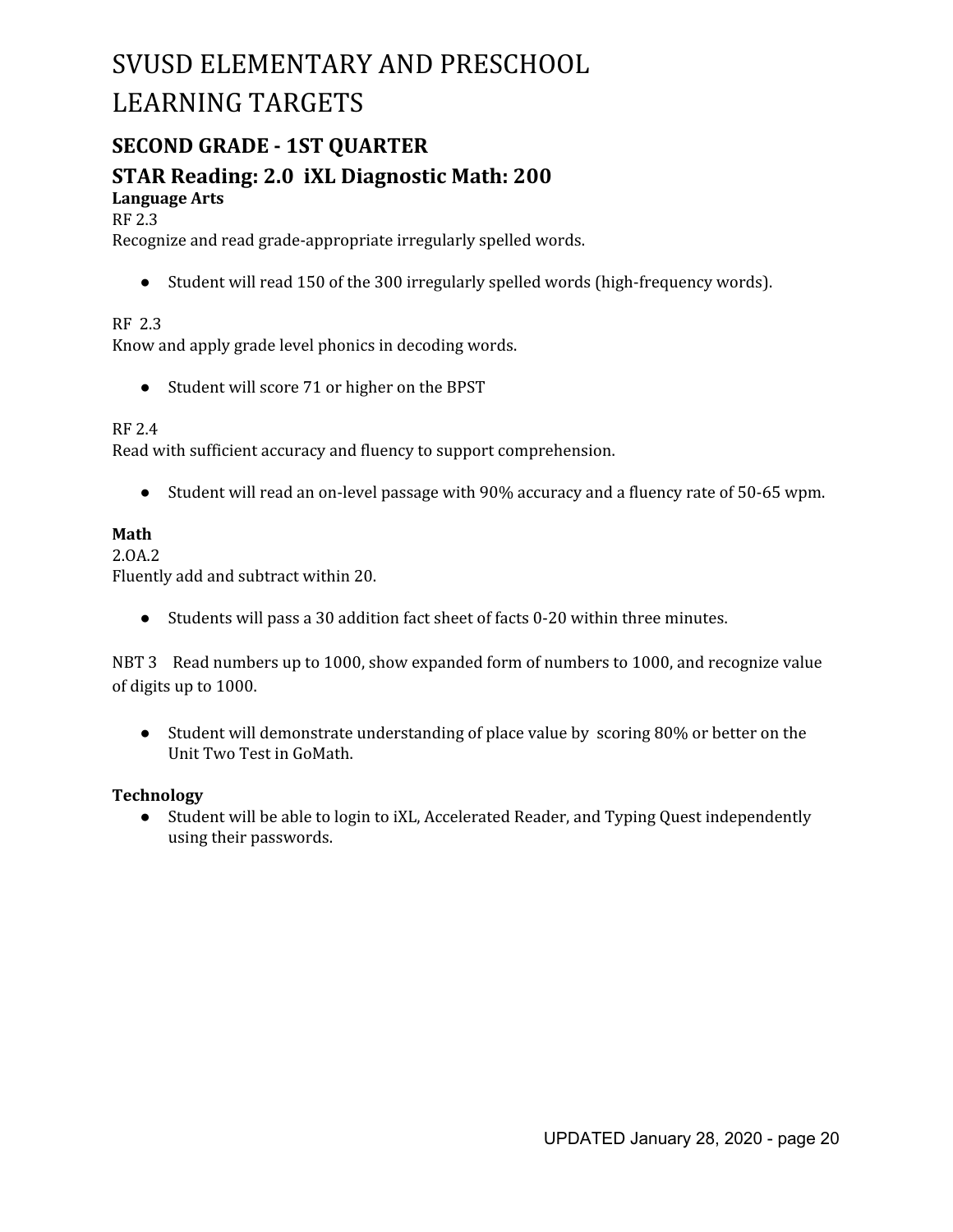### **SECOND GRADE - 2ND QUARTER STAR Reading: 2.4 iXL Diagnostic Math: 240 Language Arts**

RF 2.3 Recognize and read grade-appropriate irregularly spelled words.

- Student will read 200 of the 300 irregularly spelled words (high-frequency words).
- RF 2.4 Read with sufficient accuracy and fluency to support comprehension.
	- Student will read an on-level passage (The Peanut Plant Reading Street) with 90% accuracy and a fluency rate of 70 wpm.

#### **Math**

OA 2 Memorize sums of two one-digit numbers.

● Given 30 addition problems student will correctly answer 98% of problems in three minutes.

NBT.6 Add up to four 2-digit numbers using strategies based on place value and properties of operations.

● Students will complete a 2-digit addition assessment with 80% accuracy. **Technology**

● Student will be able to find home keys with appropriate fingerings.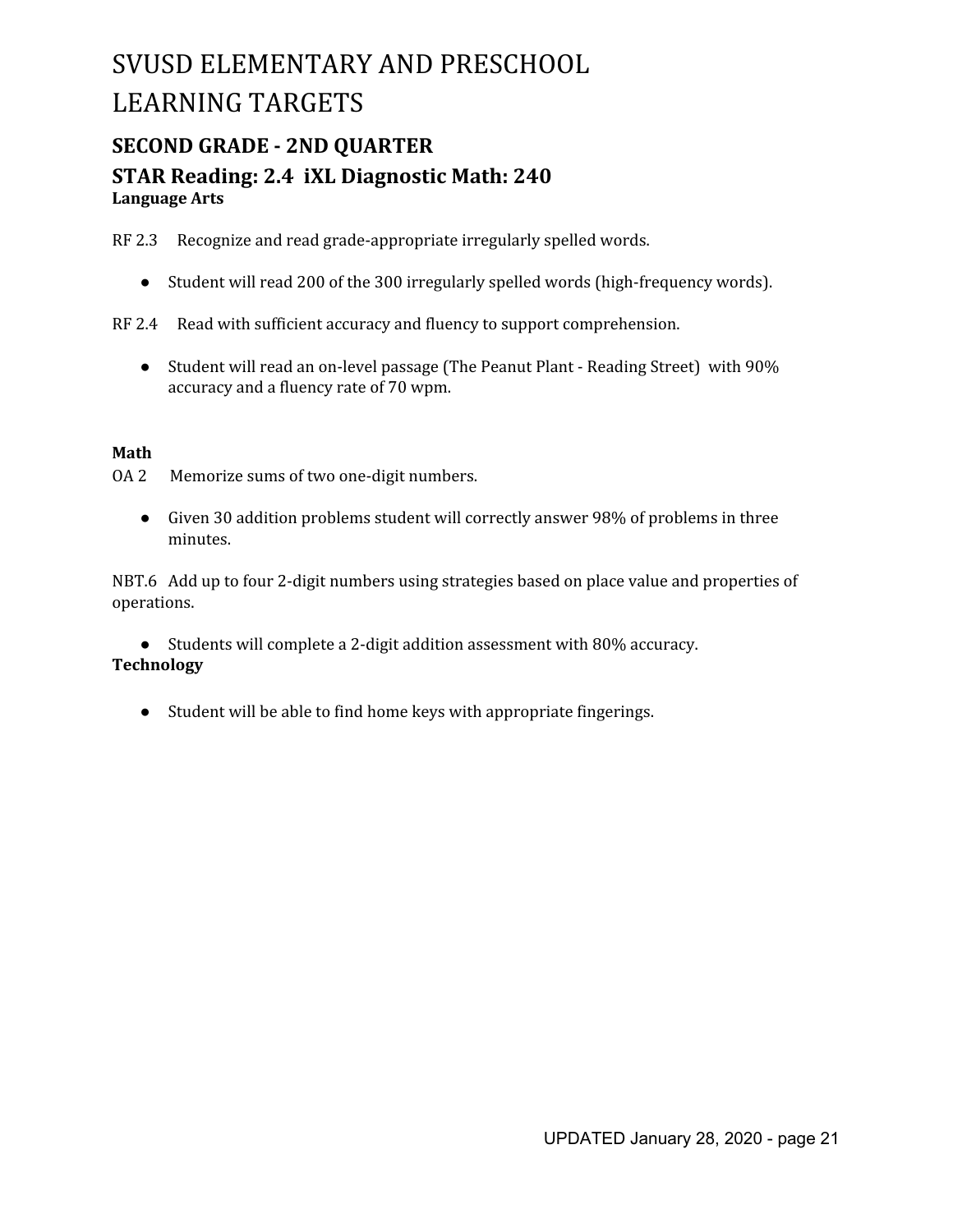### **SECOND GRADE - 3rd Quarter STAR Reading: 2.6 iXL Diagnostic Math: 260 Language Arts**

RF 2.4 Read with sufficient accuracy and fluency to support comprehension.

● Student will read an on-level passage with 90% accuracy and a fluency rate of 75 wpm.

RL 2.1 Answer questions such as *who, what, where, when, why* and *how* to demonstrate understanding of key details in a text.

● Student will restate the question in their written answers, in four out of five given questions.

#### **Math**

MD. 8 Solve word problems involving dollar bills, quarters, dimes, nickels and pennies.

● Students will score 80% or better on a money chapter assessment.

NBT.7 Adding 3-digit numbers using regrouping when necessary.

● Given 10, three digit addition problems with regrouping, students will correctly answer 80% of them.

#### **Technology**

● Student will be able to log on to their Gmail account with their username and password. Student will be able to send an email to their teacher with their Gmail account.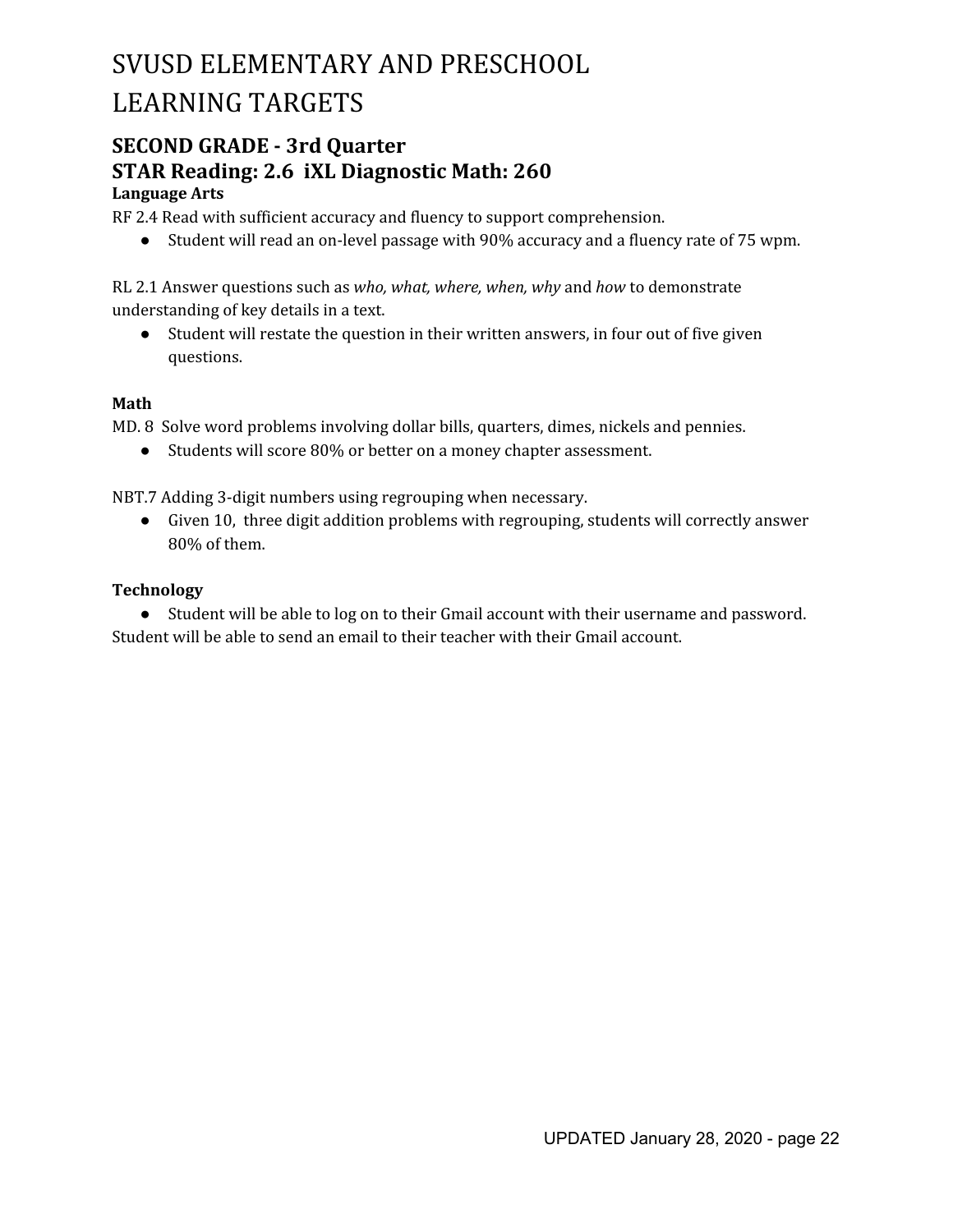### **SECOND GRADE - 4th QUARTER STAR Reading: 2.9 iXL Diagnostic Math: 290**

#### **Language Arts**

RF 2.4 - Read with sufficient accuracy and fluency to support comprehension. Student will read an on-level passage with 90% and a fluency rate of 85 wpm. R.I2.1 - Ask and answer who, what, where, when, why and how to demonstrate the understanding of key details in a text.

RL 2.1 - Student will answer 80% of the comprehension questions correctly on our Reading Street Unit 6 Benchmark Test.

#### **Math**

2 OA.2 - Fluently subtract within 20 using mental strategies. Student will complete 30 given subtraction facts within 3 minutes with 99% accuracy.

2 G.1. - Recognize and draw shapes. Identify triangle, quadrilaterals, pentagons, hexagons, and cubes.

Students will correctly answer 80% of the questions on the Chapter 11 Geometry assessment.

#### **Technology**

Student will be able to log onto their Google Drive account and create a Slide Presentation about themselves.

They will share their presentation with the teacher.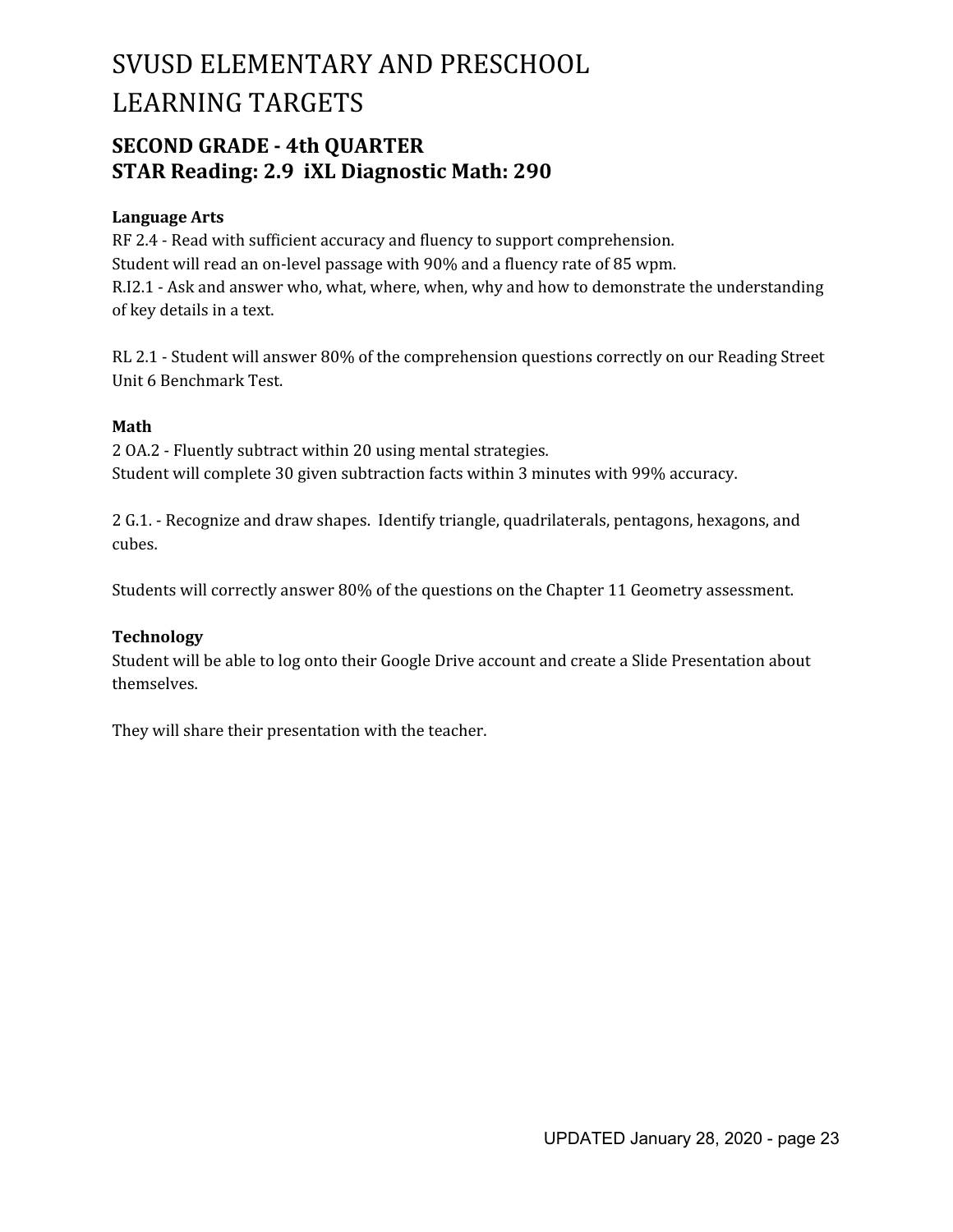## **THIRD GRADE - 1ST QUARTER STAR Reading: 3.0 iXL Diagnostic Math: 300**

#### **Language Arts**

- 3.RL.1 I can ask and answer questions to demonstrate understanding of a text, referring explicitly to the text as the basis for the answers.
- 3.RI.5 I can use text features and search tools (e.g., key words, sidebars, hyperlinks) to locate information relevant to a given topic efficiently.
- 3.RF.3 I know and apply grade-level phonics and word analysis skills in decoding words (BPST/RS Weekly Assessment)
- 3.RF.4 I can read with sufficient accuracy and fluency. (80-90 wpm)
- 3.SL.1b I can follow agreed-upon rules for discussions (e.g., gaining the floor in respectful ways, listening to others with care, speaking one at a time about the topics and texts under discussion).
- 3.W.3 I can write narratives to develop real or imagined experiences or events using effective technique, descriptive details, and clear event sequences (PERSONAL NARRATIVE)
- 3.L.2a I can capitalize appropriate words in titles

#### **Math**

- 3.NBT.1 I can use place value understanding to round whole numbers to the nearest 10 or 100.
- 3.NBT.2 I can fluently add and subtract within 1000 using strategies and algorithms based on place value, properties of operations, and/or the relationship between addition and subtraction.
- 3.MD.3 I can draw a scaled picture graph and a scaled bar graph to represent a data set with several categories. I can solve one- and two-step "how many more" and "how many less" problems using information presented in scaled bar graphs. For example, draw a bar graph in which each square in the bar graph might represent five pets.

### **Technology**

● I can log onto IXL and complete five lessons independently.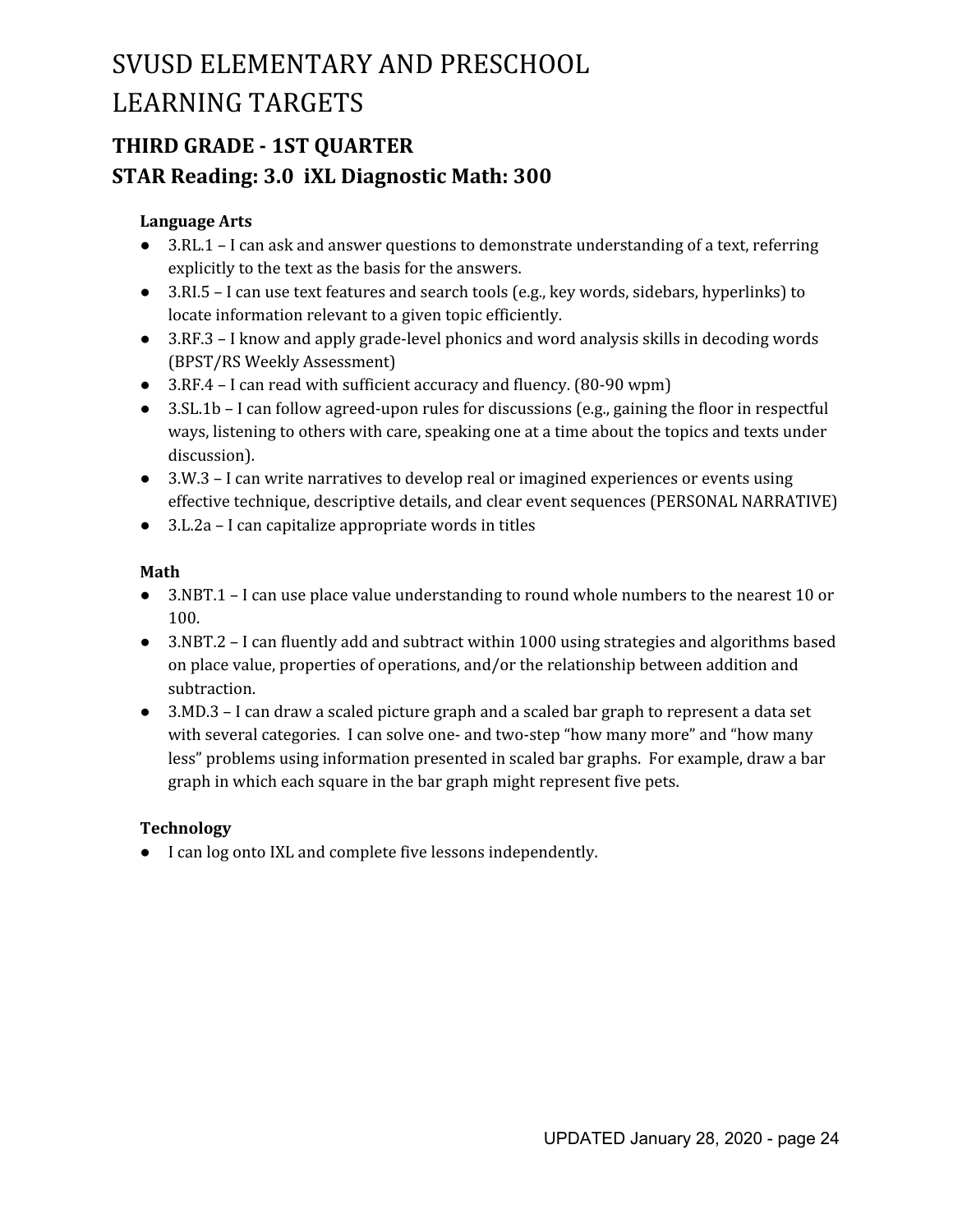## **THIRD GRADE - 2ND QUARTER STAR Reading: 3.4 iXL Diagnostic Math: 340**

#### **Language Arts**

- $\bullet$  3.RL.3 I can describe characters in a story (e.g., their traits, motivations, or feelings) and explain how their actions contribute to the sequence of events.
- 3.RF.4 I can read with sufficient accuracy and fluency. (95-105 wpm)
- 3.L.2f I can use spelling patterns and generalizations (e.g., word families, position-based spellings, syllable patterns, ending rules, meaningful word parts) in writing words.
- 3.L.1a I can explain the function of nouns, pronouns, verbs, adjectives, and adverbs in general and their functions in particular sentences.
- 3.W.2 I can write informative/explanatory texts to examine a topic and convey ideas and information clearly. (3.W.4 – with guidance and support from adults, produce writing in which the development and organization are appropriate to task and purpose.)
- 3.SL.4 I can report on a topic or text, tell a story, or recount an experience with appropriate facts and relevant, descriptive details, speaking clearly at an understandable pace.

#### **Math**

- 3.0A.3 I can use multiplication and division within 100 to solve word problems in situations involving equal groups, arrays, and measurement quantities (e.g., by using drawings and equations with a symbol for the unknown number to represent the problem).
- 3.0A.8 I can solve two-step word problems using the four operations; represent these problems using equations with a letter standing for the unknown quantity; assess the reasonableness of answers using mental computation and estimation strategies including rounding.
- 3.0A.9 I can identify arithmetic patterns (including patterns in the addition table or multiplication table), and explain them using properties of operations. For example, observe that 4 times a number is always even and explain why 4 times a number can be decomposed into two equal addends.
- 3.NBT.3 I can multiply one-digit whole numbers by multiples of 10 in the range 10-90 (e.g., 9x80, 5x60) using strategies based on place value and properties of operations.

- I can demonstrate the ability to keyboard correctly by demonstrating the following keyboarding techniques:
- o Sit up straight
- o Center body to the "h" key with elbows at sides
- o Place feet for balance
- o Curve fingers over the home keys.
- o Keep wrists off the keyboard
- o Key eyes on printed copy
- o Key by touch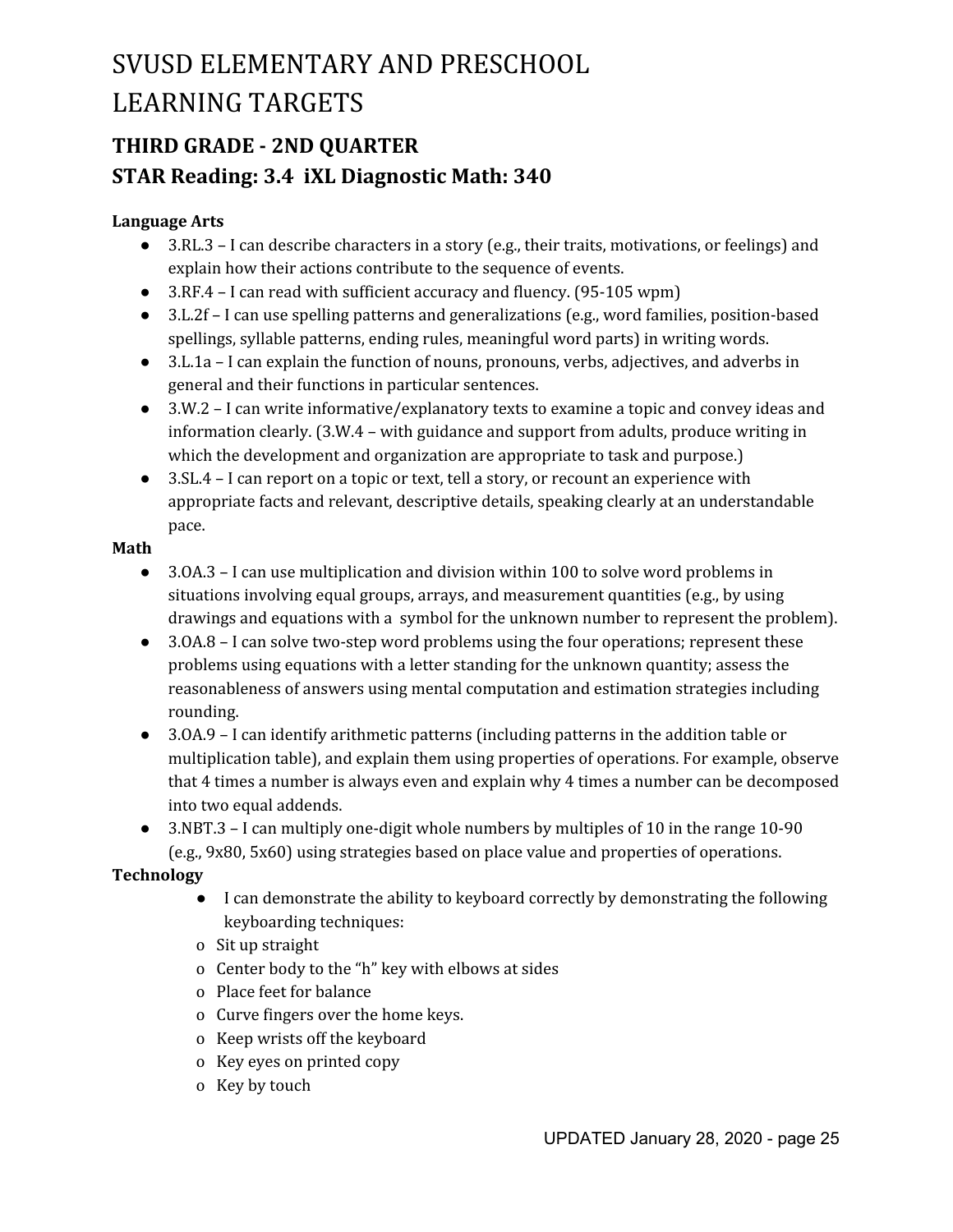## **THIRD GRADE - 3rd Quarter STAR Reading: 3.6 iXL Diagnostic Math: 360**

#### **Language Arts**

- 3.RL.2 I can recount stories, including fables, folktales, and myths from diverse cultures; determine the central message, lesson, or moral and explain how it is conveyed through key details in the text.
- 3.RF.4 I can read with sufficient accuracy and fluency. (102-112 wpm)
- 3.L.2c I can use commas and quotation marks in dialogue.
- 3.W.8 I can recall information from experiences or gather information from print and digital sources; take brief notes on sources and sort evidence into provided categories.
- 3.SL.5 I can create engaging audio recordings of stories or poems that demonstrate fluid reading at an understandable pace; add visual displays when appropriate to emphasize or enhance certain facts or details.

#### **Math**

- 3.0A.7 –I can fluently multiply and divide with 100 using strategies such as the relationship between multiplication and division (e.g., knowing that  $8x5=40$ , one also knows  $40/5 = 8$ ) or properties of operations.
- 3.NF.2 I understand a fraction as a number on the number line and represent fractions on a number line diagram.
- 3.NF.3 I can explain equivalence of fractions in special cases, and compare fractions by reasoning about their size.

- I can create a slide presentation using Google Apps with at least five slides.
- I can share my document using Google Drive.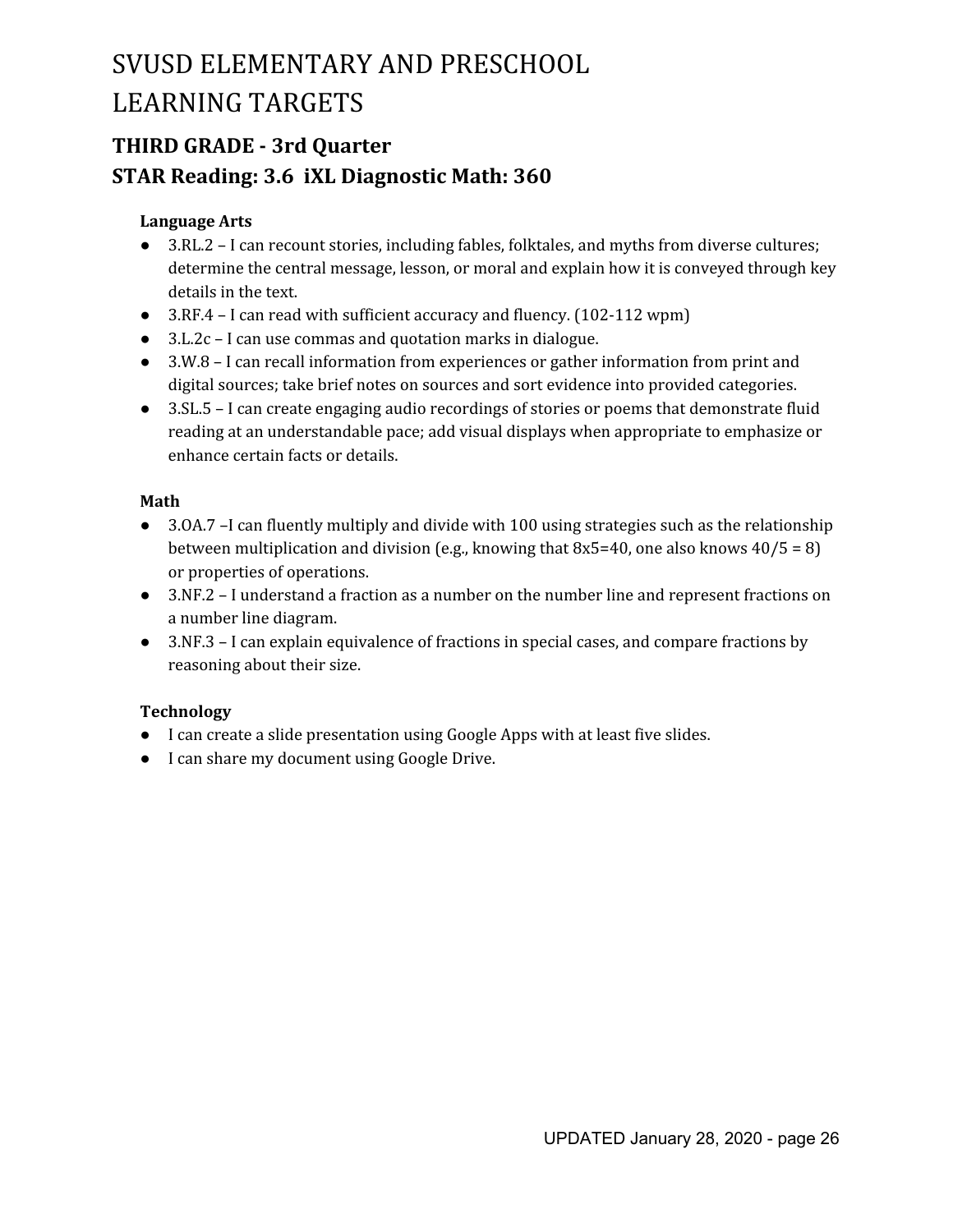## **THIRD GRADE - 4th QUARTER STAR Reading: 3.9 iXL Diagnostic Math: 390**

#### **Language Arts**

- 3.RL.10 I can read and comprehend literature, including stories, dramas, and poetry, at the high end of grades 2-3 text complexity band independently and proficiently.
- 3.RI.6 I can distinguish my own point of view from that of the author of a text.
- 3.RF.4 I can read with sufficient accuracy and fluency. (110-120 wpm)
- 3.W.1 I can write opinion pieces on topics or texts, supporting a point of view with reasons
- 3.L.1i I can produce simple, compound, and complex sentences

#### **Math**

- 3.MD.1 I can tell and write time to the nearest minute and measure time intervals in minutes; solve word problems involving addition and subtraction of time intervals in minutes.
- 3.MD.4 I can generate measurement data by measuring lengths using rulers marked with halves and fourths of an inch; show the data by making a line plot where the horizontal scale is marked off in appropriate units – whole numbers, halves, and quarters.
- 3.MD.6 I can measure areas by counting unit squares (square cm, square m, square in, square ft, and improvised units).
- 3.MD.7 I can relate area to the operation of multiplication and addition.
- 3.MD.8 I can solve real-world and mathematical problems involving perimeters of polygons, including finding the perimeter given the side lengths, finding an unknown side length, and exhibiting rectangles with the same perimeter and different areas or with the same area and different perimeters.
- 3.G.1 I understand that shapes in different categories (e.g., rhombi, rectangles, and others) may share attributes (e.g., having four sides), and that they shared attributes can define a larger category (e.g., quadrilaterals); recognize rhombi, rectangles, and squares as examples of quadrilaterals, and draw examples of quadrilaterals that do not belong to any of these subcategories.

- I can demonstrate the ability to navigate through the CAASPP interface by completing the Smarter Balanced Online Summative Assessments.
- I can type 15 wpm.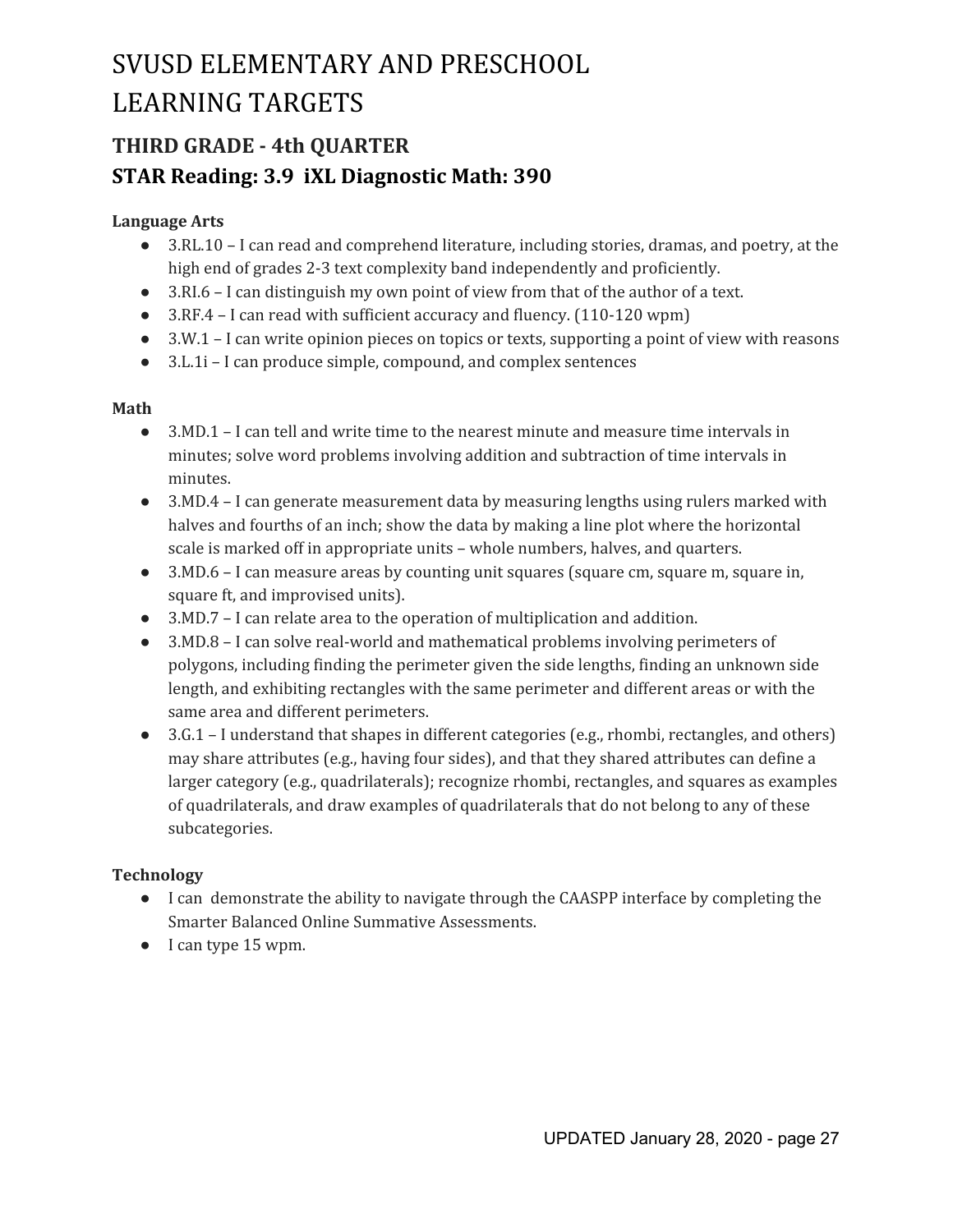## **FOURTH GRADE - 1ST QUARTER STAR Reading: 4.0 iXL Diagnostic Math: 400**

#### **Language Arts**

Reading Literature

- $\bullet$  4.RL.1 I can refer to details and examples in a text when drawing conclusions.
- 4.RL.3 I can describe characters, settings, or events in a story.

Reading Standards for Informational Text

● 4.RI.1 – I can refer to details in a text when explaining what the text says explicitly and when drawing inferences from the text.

Reading Standards for Foundational Skills

● 4.RF.4 – I can read with sufficient accuracy and fluency. (93-99 wpm)

Writing Standards

● 4.W.3c – I can use a variety of transitional words and phrases to manage the sequence of events.

Speaking and Listening

● 4.SL.1b – I can engage in collaborative discussion with partners or groups by following agreed upon rules for discussions and carry out assigned roles.

Language Conventions

- 4.L.2a– I can use correct capitalization.
- 4.L.1f I can produce complete sentences, recognizing and correcting inappropriate fragments and run-ons.

#### **Math**

• Show mastery of multiplication facts through simple twelves, (0-12). Operations and Algebraic Thinking

● 4.0A.3 – I can solve multistep word problems.

Number and Operations in Base Ten

- 4.NBT.1 I can recognize that in a multi-digit whole number, a digit in one place represents ten times what it represents to the right.
- 4.NBT.2 I can read and write multi-digit whole numbers.
- 4.NBT.3 I can use place value to round multi-digit whole numbers.
- 4.NBT.5 I can multiply a whole number of up to four digits by a one digit whole number.

- I can create and maintain a spreadsheet in Google Apps which includes calculation of time using a SUM function.
- I can demonstrate the ability to share Google Spreadsheets.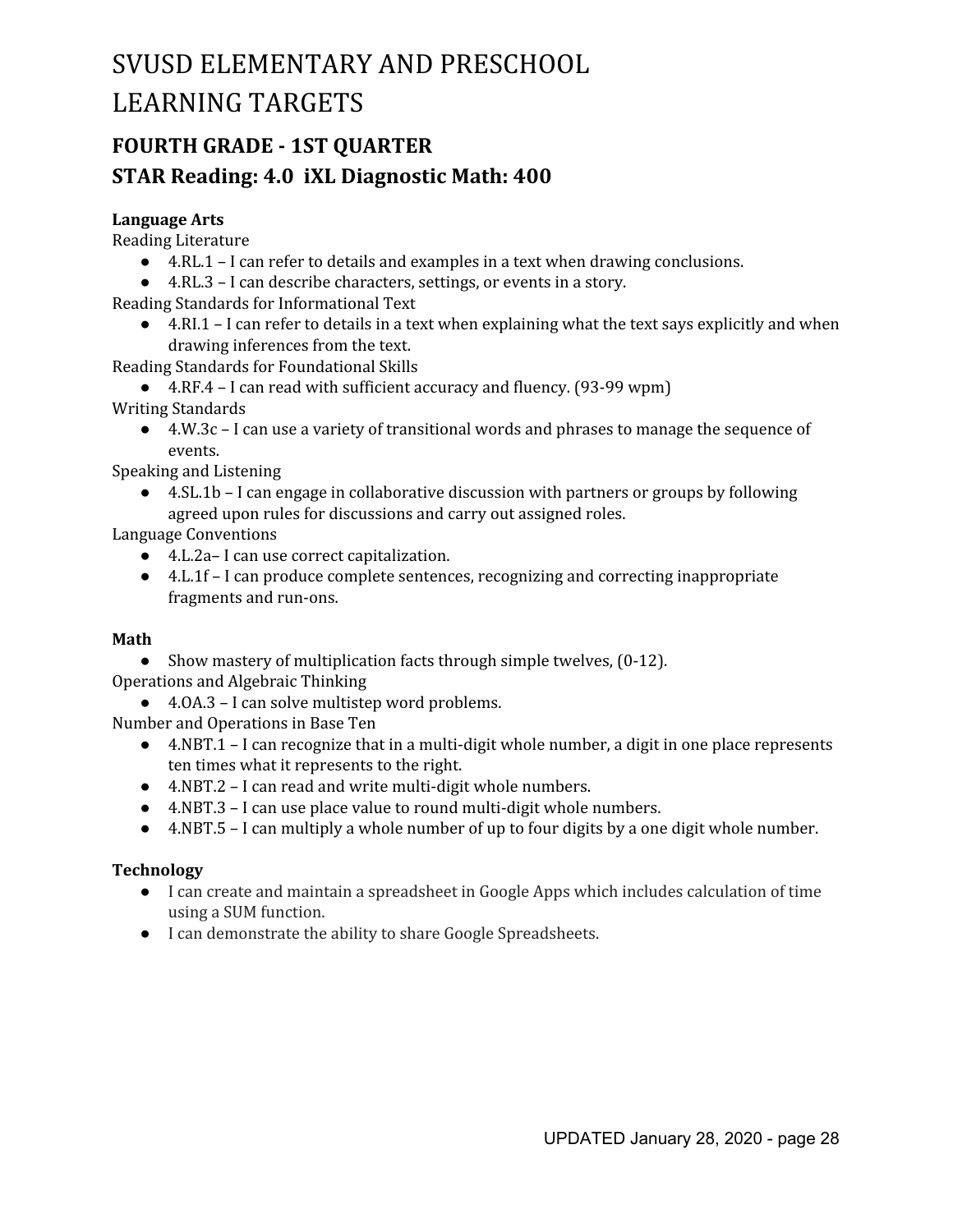### **FOURTH GRADE - 2ND QUARTER STAR Reading: 4.4 iXL Diagnostic Math: 440**

#### **Language Arts**

Reading Literature

● 4.RL.6 – I can compare and contrast the point of view from different stories. Reading Standards for Informational Text

● 4.RI.9 – I can integrate information from two texts on the same topic in order to write or speak about a subject.

Reading Standards for Foundational Skills

● 4.RF.4 – I can read with sufficient accuracy and fluency. (105-111 wpm)

- Writing Standards
	- $\bullet$  4.W.1 I can write an opinion piece on topics or texts, supporting a point of view with reasons and information (4.W.5 with guidance and support from peers and/or adults, develop and strengthen writing as needed by planning, revising, and editing).

Speaking and Listening

- 4.SL.1c I can pose and respond to specific questions to clarify or follow up on information and make comments that contribute to the discussion and link to the remarks of others.
- 4.SL.4 I can speak clearly at an understandable pace

Language Conventions

● 4.L.2d – I can spell grade appropriate words correctly.

#### **Math**

• Show mastery of multiplication facts through simple twelves, (0-12).

Operations and Algebraic Thinking

- 4.0A.2 I can multiply or divide to solve word problems.
- 4.0A.4 I can find factor pairs for a whole number in the range 1-100
- 4.OA.5 I can generate a number or shape pattern that follows a given rule.

Number and Operations – Base Ten

- 4.NBT.5 I can multiply a two-digit number by a two-digit number.
- 4.NBT.6 I can find whole number quotients and remainders with up to four-digit dividends and one-digit divisors.

Number and Operations – Fractions

- 4.NF.1 I can understand and explain equivalent fractions.
- 4.NF.2 I can compare two fractions with unlike numerators and unlike denominators.

- I can apply proper formatting when writing using computer software.
	- o Single spaces between words and sentences.
	- o Use the Tab key to indent
	- o Capitalize the beginning of every sentence and proper noun.
- I can demonstrate knowledge of formatting tasks in a word processing program.
- I can demonstrate the ability to insert an image into documents that enhance the overall theme of the paper or presentation.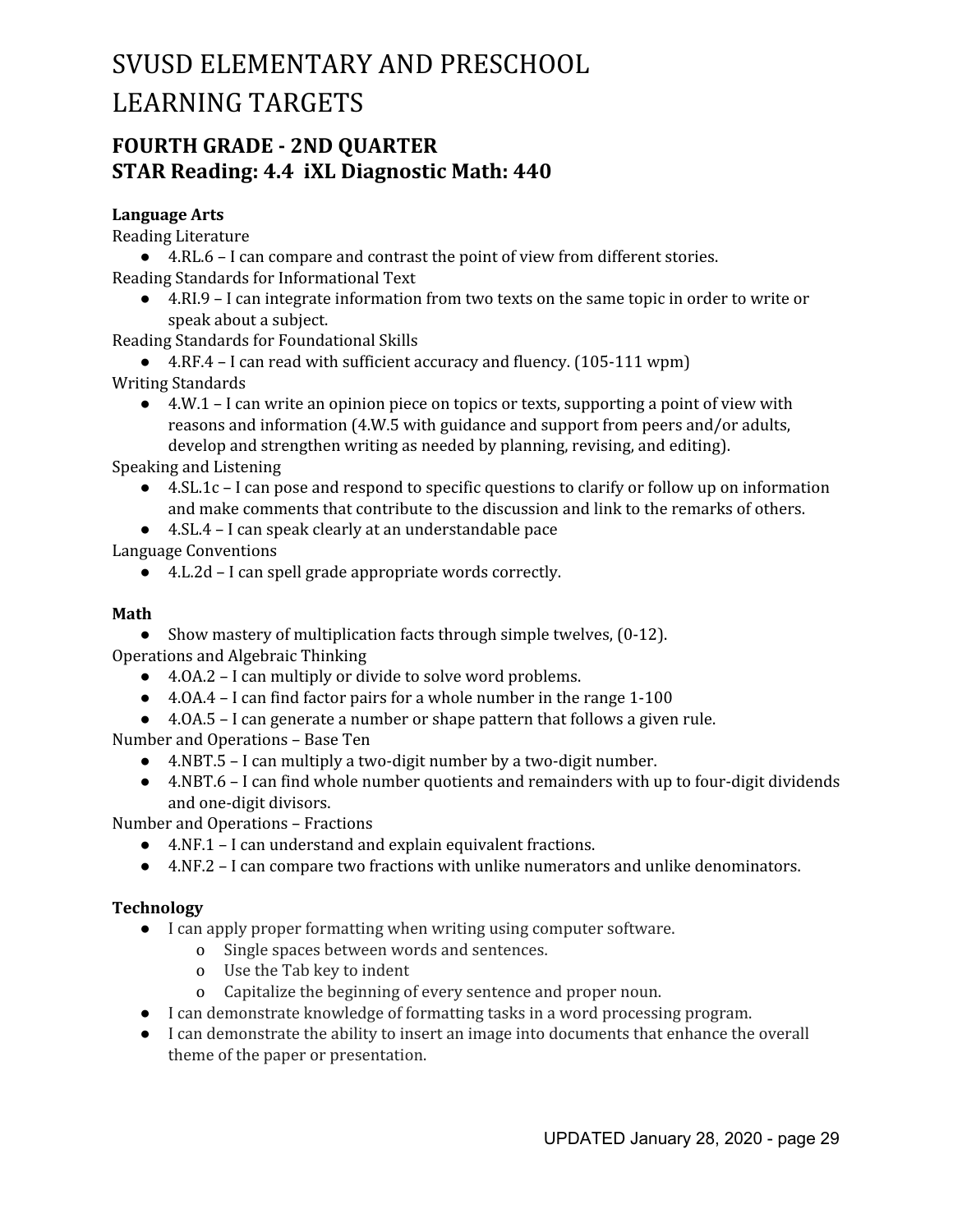## **FOURTH GRADE - 3rd Quarter STAR Reading: 4.6 iXL Diagnostic Math: 460**

#### **Language Arts**

Reading Standards for Informational Text

- $\bullet$  4.RI.2 I can determine the main idea of a text and explain how it is supported by key details; summarize a text.
- $\bullet$  4.RI.7 I can interpret information presented visually, orally, or quantitatively and explain how the information contributes to an understanding of the text in which it appears.

Reading Standards for Foundational Skills

● 4.RF.4 – I can read with sufficient accuracy and fluency. (112 - 117 wpm) Writing Standards

● 4.W.2 – I can write an informative/explanatory text to examine a topic and convey ideas and information clearly (4.W.5 with guidance and support from peers and/or adults, develop and strengthen writing as needed by planning, revising, and editing).

Speaking and Listening

- 4.SL.1a I can come to discussions prepared, having read or studied required material; explicitly drawing on that preparation and other information known about the topic to explore ideas under discussions..
- 4.SL.4 I can report on a topic or text using appropriate facts and descriptive details to support the main idea.
- 4.SL.4 I can speak clearly at an understandable pace
- 4.SL.5 I can add visual displays to presentations when appropriate to enhance the development of main ideas of themes.

Language Conventions

● 4.L.2b – I can use commas and quotation marks to mark direct speech and quotations from a text.

#### **Math**

- Show mastery of multiplication facts through simple twelves,  $(0-12)$
- Show mastery of division facts through twelves (0-12).

Number and Operations – Fractions

- 4.NF.3 I can understand a fraction  $a/b$  with  $a>1$  as a sum of fractions  $1/b$
- 4.NF.4 I can apply and extend previous understandings of multiplication to multiply a fraction by a whole number.
- 4.NF.5 I can express a fraction with denominator 10 as equivalent fraction with denominator 100.

- I can demonstrate knowledge of formatting tasks in Google Documents.
- I can demonstrate ability to animate objects in a Google Presentation Slide to enhance the overall presentation.
- I can use technology, including the Internet and Google Drive, to produce and publish writing as well as to interact and collaborate with others.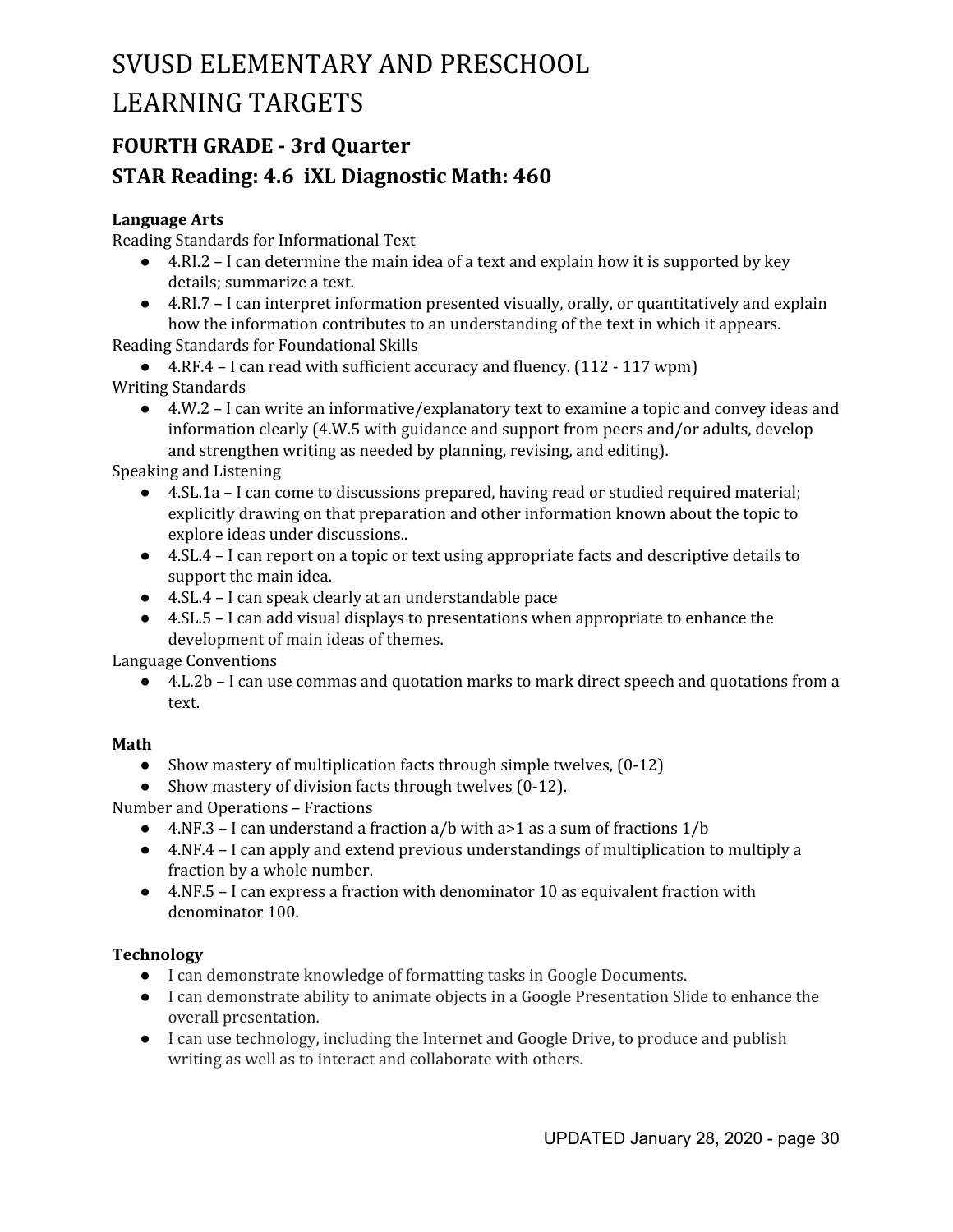### **FOURTH GRADE - 4th QUARTER STAR Reading: 4.9 iXL Diagnostic Math: 490**

#### **Language Arts**

Reading Literature

● 4.RL.2 – I can determine the theme of a story from details in the text. Reading Standards for Foundational Skills

● 4.RF.4 – I can read with sufficient accuracy and fluency. (118 - 123 wpm) Writing Standards

 $\bullet$  4.W.3 – I can write a narrative to develop real or imagined experiences (4.W.5 with guidance and support from peers and/or adults, develop and strengthen writing as needed by planning, revising, and editing).

Speaking and Listening

- 4.SL.1d I can review the key ideas expressed and explain my own ideas and understanding in light of the discussion.
- 4.SL.4 I can report on a topic or text using appropriate facts and descriptive details to support the main idea.

Language Conventions

- 4.L.1f I can produce complete sentences, recognizing and correcting inappropriate fragments and run-ons.
- 4.L.2c I can use a comma before a coordinating conjunction in a compound sentence.

#### **Math**

- Show mastery of multiplication facts through simple twelves,  $(0-12)$
- Show mastery of division facts through twelves, (0-12).

Measurement and Data

- 4.MD.1 I can convert measurements form large to small units.
- 4.MD.3 I can apply the area and perimeter formulas for rectangles in real world and mathematical problems.
- 4.MD.5 I can recognize angles as geometric shapes.

#### Geometry

● 4.G.2 – I can classify two dimensional figures based on lines and angles.

- I can insert images into documents that enhance the overall theme of the paper or presentation.
- I can animate objects in PowerPoint program, to enhance the overall presentation.
- I can type 20 wpm with 90-100% accuracy.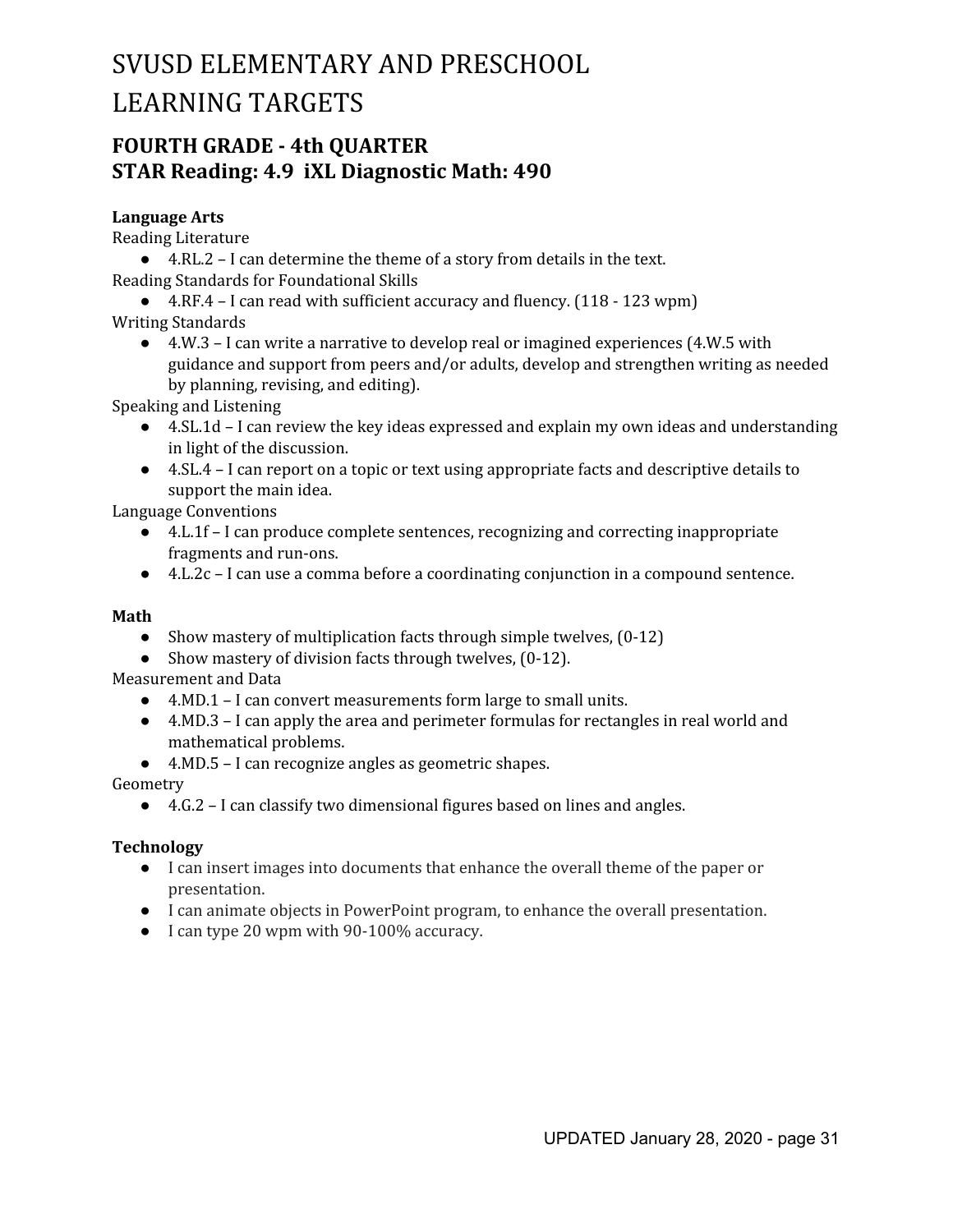## **FIFTH GRADE - 1ST QUARTER STAR Reading: 5.0 iXL Diagnostic Math: 500**

#### **Language Arts**

- 5.RL.1 I can quote accurately from a text when explaining what the text says explicitly and when drawing inferences from the text.
- 5.RF.4 I can read with sufficient accuracy and fluency. (100 wpm)
- 5.W.3 I can write a narrative (story) to develop real or imagined experiences or events using effective technique, descriptive details, and clear event sequences.
- 5.SL.2 I can summarize a written text read aloud.
- 5.L.1c I can use verb tense correctly.

#### **Math**

- 5.0A.1 I can use parentheses, brackets, and braces in numerical expressions and evaluate expressions with these symbols
- 5.NBT.5 I can fluently multiply multi-digit whole numbers using standard algorithm.
- 5.NBT.6 I can find whole-number quotients of whole numbers with up to 4-digit dividends and 2-digit divisors.

- I can create a presentation using Google Drive.
- I can proficiently type 10 wpm.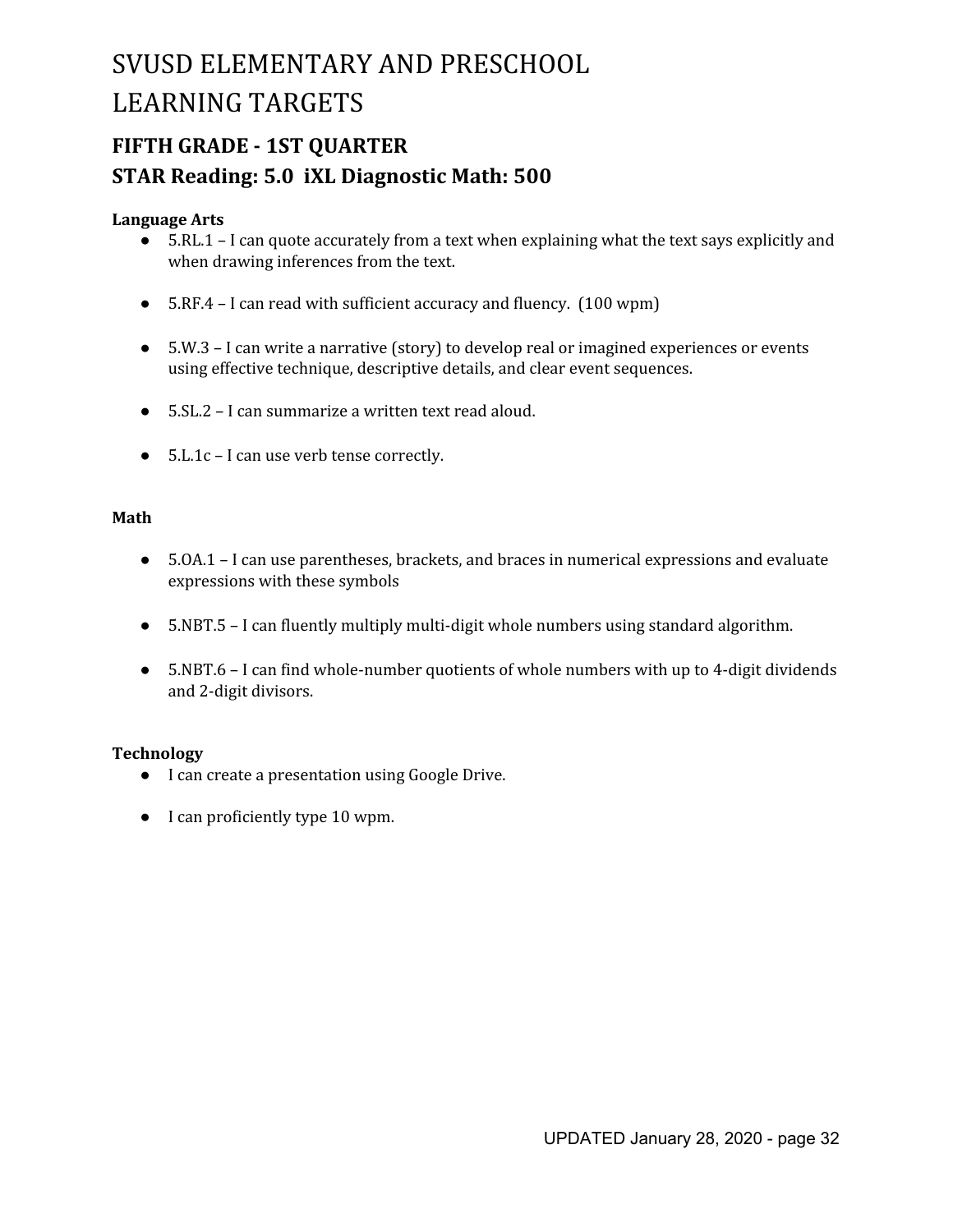## **FIFTH GRADE - 2ND QUARTER STAR Reading: 5.4 iXL Diagnostic Math: 540**

#### **English-Language Arts**

- 5.RI.3 I can explain the relationships or interactions between two or more individuals, events, ideas, or concepts in a historical, scientific, or technical text based on specific information in the text.
- 5.RF.4 I can read with sufficient accuracy and fluency. (110 wpm)
- 5.W.7 I can conduct short research projects that use several sources to build knowledge through investigation of different aspects of a topic.
- 5.L.2a I can use punctuation to separate items in a series.

#### **Math**

- 5.NBT.7 I can add decimals to hundredths.
- 5.NBT.7 I can subtract decimals to hundredths.
- 5.NBT.7 I can multiply decimals to hundredths.
- $\bullet$  5.NBT.7 I can divide decimals to hundredths.

- I can create a word document including a picture and text using Google Drive.
- I can proficiently type 15 wpm.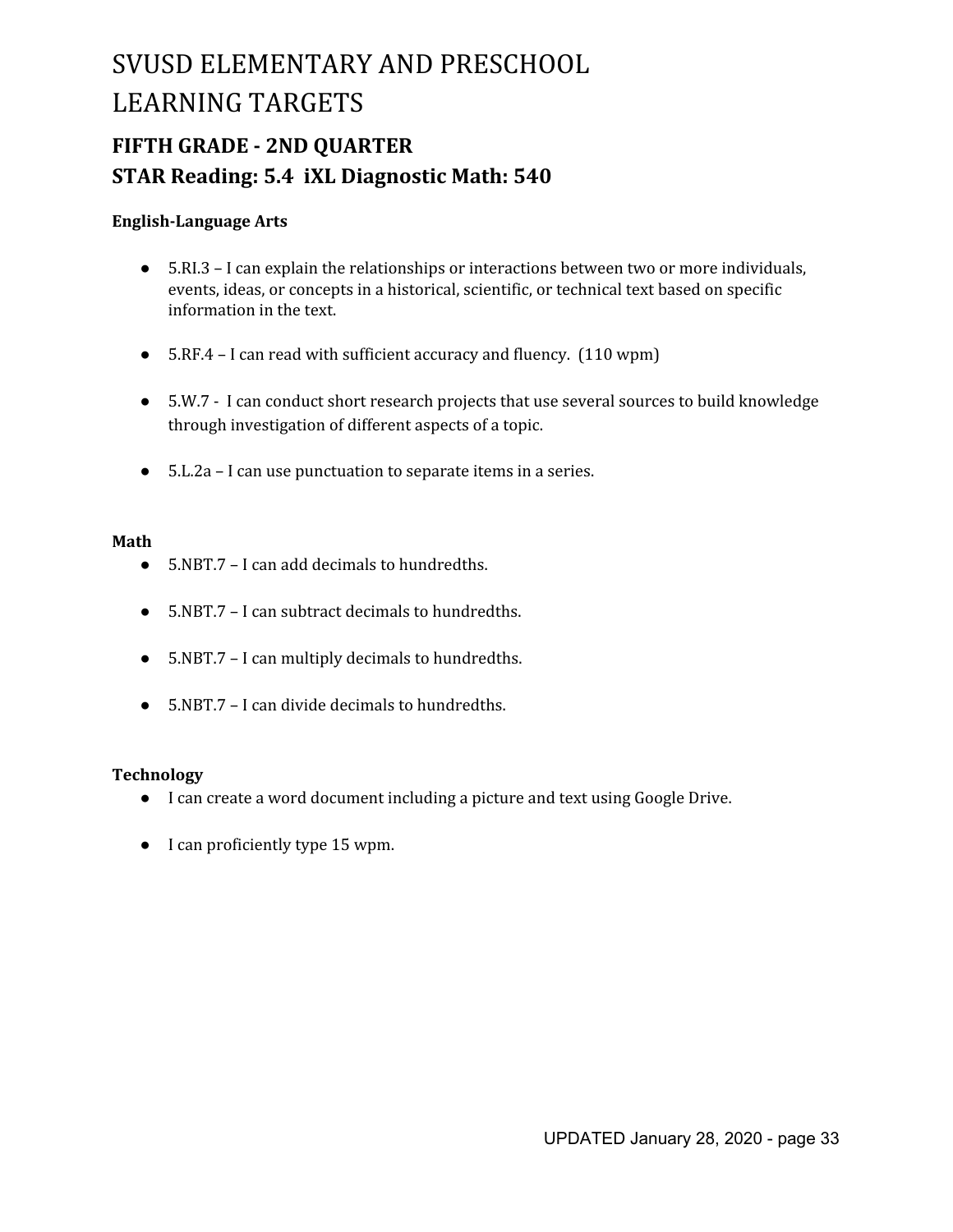### **FIFTH GRADE - 3rd Quarter**

### **STAR Reading: 5.6 iXL Diagnostic Math: 560**

#### **Language Arts**

- **●** 5.RI.2 I can determine two or more main ideas of a text, and explain how they are supported by key details.
- 5.RI.9 I can integrate information from several texts on the same topic in order to write or speak about the subject knowledgeably.
- 5.RF.4 I can read with sufficient accuracy and fluency. (120 wpm)
- 5.L.4a I can use context as a clue to the meaning of a word or phrase.

#### **Math**

- 5.NF.1 I can add fractions with unlike denominators.
- 5.NF.1 I can subtract fractions with unlike denominators
- 5.NF.6 I can solve real world problems involving multiplication of fractions and mixed numbers.
- 5.NF.7 I can divide unit fractions by whole numbers and whole numbers by unit fractions.

- I can communicate via email using acceptable etiquette.
- I can proficiently type 20 wpm.